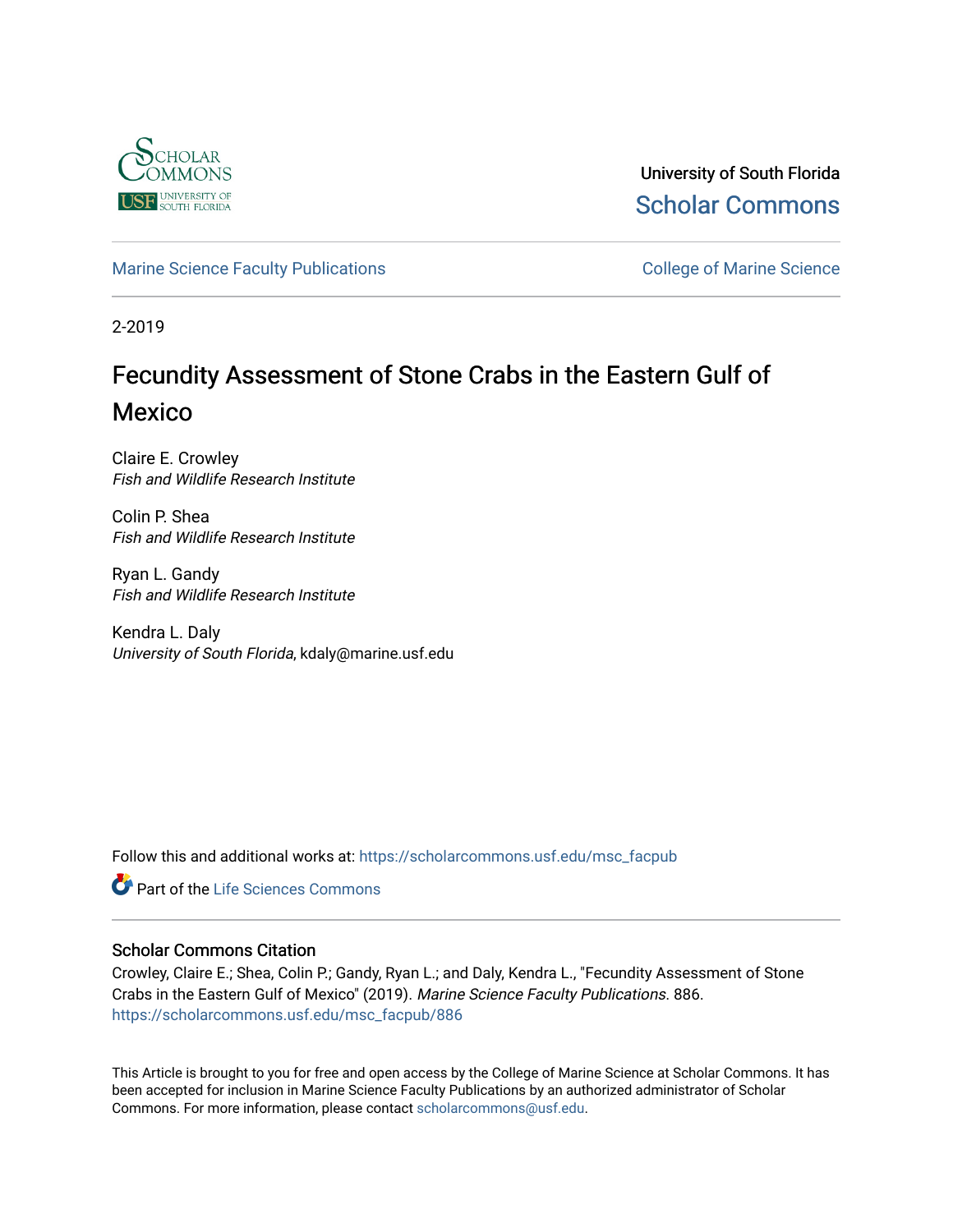**ARTICLE**

# **Fecundity Assessment of Stone Crabs in the Eastern Gulf of Mexico**

## **Claire E. Crowley,\* Colin P. Shea, and Ryan L. Gandy**

*Florida Fish and Wildlife Conservation Commission, Fish and Wildlife Research Institute, St. Petersburg, Florida 33701, USA*

### **Kendra L. Daly**

*College of Marine Science, University of South Florida, St. Petersburg, Florida 33701, USA*

#### **Abstract**

**Accurate estimates of reproductive potential are a key component of any stock assessment. Multiple factors influencing the variability in batch fecundity of stone crabs Menippe spp. across the Florida fishery were quantified with a negative binomial regression model. Stone crabs were collected bimonthly from Cedar Key, Tampa Bay, Pavilion Key, and Sawyer Key from April 2013 through April 2015 for fecundity analysis. Batch fecundity (number of eggs per clutch) was estimated by using dry weights. Modeling results revealed that fecundity was strongly and positively related to carapace width and highly variable among locations, months, and years. Batch fecundity was lowest in spring and winter and highest in July and August, which agreed with the general understanding of seasonal patterns in crustacean reproductive cycles. Additionally, batch fecundity was 39% lower for crabs with no claws, indicating that claw removal by the fishery negatively affects reproductive output. Comparisons of estimates from a 1993–1995 fecundity study in Tampa Bay indicated that there was little difference in stone crab fecundity between individuals collected in 1993 and those collected in 2013. But this observed temporal pattern represents observations from only a small portion of the fished population and so may not fully reflect the temporal changes in fecundity occurring throughout the fishery. The present study quantified the spatial and temporal factors influencing variability in stone crab fecundity throughout the fished population of Florida. We hypothesize that spatial differences in food quality, food quantity, and fishing effort may be important drivers of variability in stone crab fecundity. Given the intense harvest and variability in reproductive output, further work should be dedicated to identifying critical spawning and recruitment areas, as well as assessments of their connectivity.**

The fishery for stone crabs *Menippe* spp. in Florida has existed since 1902 and reached its full exploitation by 1996 (Muller et al. 2011). Two species of stone crabs and their hybrids exist in the Gulf of Mexico and the Atlantic Ocean, Gulf stone crab *M. adina* (A. B. Williams and Felder) and Florida stone crab *M. mercenaria* (Say 1818). The stone crab is managed as a single taxonomic group in

Florida (Gerhart and Bert 2008; Bert et al. 2016b), and the two species share many of the same population characteristics and relationships between carapace size and legal-sized claws (Perry et al. 1995; Gerhart and Bert 2008). Previous research has suggested that there are no expected differences in reproduction that is related to hybridization (Bert et al. 2016a), such as timing and

Subject editor: Ana Parma, Centro Nacional Patagónico, Chubut, Argentina

<sup>\*</sup>Corresponding author: [claire.crowley@myfwc.com](mailto:)

Received March 30, 2018; accepted December 5, 2018

This is an open access article under the terms of the [Creative Commons Attribution](http://creativecommons.org/licenses/by/4.0/) License, which permits use, distribution and reproduction in any medium, provided the original work is properly cited.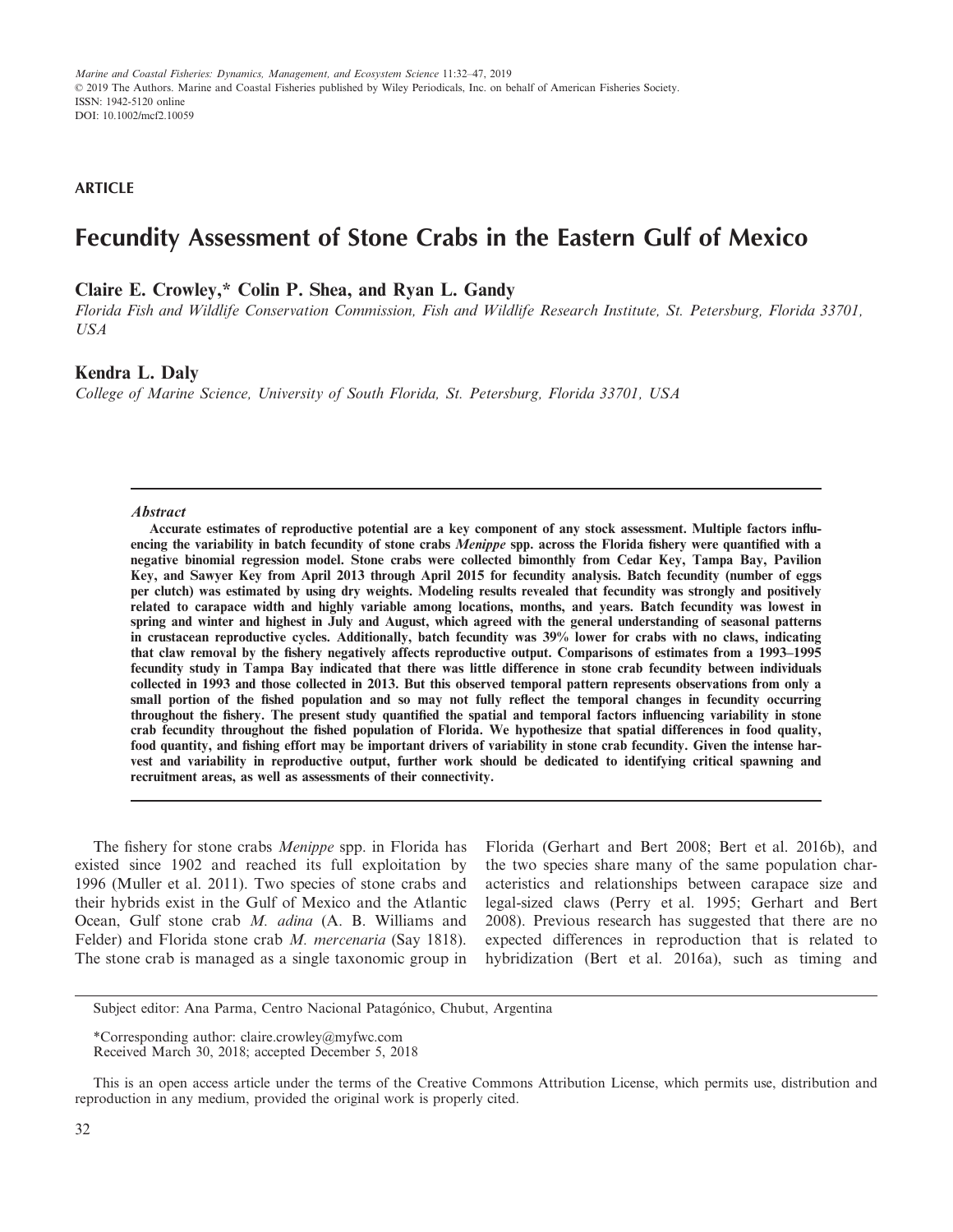frequency of spawning (Perry et al. 1995), molting and mating (Wilber 1989), and batch fecundity (Bert et al. 2016a). Bert et al. (2016a) found no significant difference in egg diameter or batch fecundity between crabs genotyped as *M. mercenaria* and their hybrids.

Assessment of the heavily exploited stone crab in Florida requires accurate descriptions of the reproductive biology and population dynamics of the stock. In particular, understanding the spatial and temporal variability of the stock's reproductive potential is essential. Fecundity is commonly used as a measure of stock reproductive potential, so biological and fisheries-related reference points with respect to fecundity should be developed for effective management of marine fisheries (Campbell and Robinson 1983; Goni et al. 2003; Tallack 2007; Cooper et al. 2013). However, obtaining an accurate assessment of fecundity in individuals of an exploited stock is challenging, requiring large sample sizes that cover the geographic distribution of the species (Tully et al. 2001).

A positive correlation between body size and fecundity has been well documented in stone crabs and other decapods (Jones et al. 1990; Sainte-Marie 1993; Mantelatto and Fransozo 1997; Pereira et al. 2009; Bert et al. 2016a). Precise estimates of crustacean fecundity, however, are often difficult to obtain because of the variability among females of a similar size (Goni et al. 2003). This variability can be attributed to multiple factors including diet (Griffen 2014), environmental and physical habitat conditions (e.g., food quantity and quality, habitat structure (DeMartini et al. 2003; Zairion et al. 2015), local demographics (population density, competition), and temperature (Lardies and Castilla 2001; Lardies and Wehrtmann 2001; Antonio et al. 2003; Cardoso and Defeo 2003; Bert et al. 2016a). Thus, the factors influencing the spatial and temporal variability of fecundity estimates must be considered when assessing the usefulness of indices for fisheries assessment.

Fecundity studies on *M. mercenaria* have used small sample sizes of fewer than five individuals (Binford 1912; McRae 1950; Noe 1967). The most robust study (Bert et al. 2016a) assessed fecundity of ovigerous females from 1993 through 1995 collected from Tampa Bay, Florida  $(n = 329)$ . That study explored the influence of multiple intrinsic and extrinsic factors on fecundity and revealed the association between carapace width, temperature, and clutch size. The Tampa Bay study was, however, limited to a small region within the extensive latitudinal distribution of the stock along Florida's west coast and likely did not capture the variability inherent to the species throughout its range. This could preclude accurate estimates of stock productivity.

Stone crab mating generally occurs during fall months in shallow waters (McRae 1950; Bender 1971; Sullivan 1979) when females are newly molted (Cheung 1968). The

female subsequently stores spermatophores within the seminal receptacles until mature eggs are present and ready for fertilization (Cheung 1968; Hartnoll 1985). Spawning occurs from June through October throughout Florida (McRae 1950; Bender 1971; Gonzalez y de la Rosa et al. 2004; Gerhart and Bert 2008), but due to regional variation in water temperature, the spawning season in southern Florida is protracted and occurs from May through November (Noe 1967; Cheung 1968; Sullivan 1979; Bert et al. 1986). Females produce an average of four fertilized egg masses per mating event (Cheung 1969). Upon extrusion, the fertlized eggs are bright orange and progress to dark gray as the embryos develop. During the 11- to 14-d period of embryonic development (Binford 1912; Porter 1960), the eggs grow in diameter, and the egg mass is vulnerable to losses stemming from nonviable eggs, predation, and disease (Darnell et al. 2009; Graham et al. 2012). The stone crab fishing season (October 15–May 15) was implemented in 1985 under the Florida Administrative Code (Chapter 46-13) to protect spawning females from harvest and eliminate fishing mortality during the peak of the spawning season (Savage and Sullivan 1978). During this season fishers remove the claws and release the crab back into the water. It has long been presumed that a legal crab can regenerate a lost limb and contribute to the fishery again in 2–3 years. However, a growing body of evidence suggests that mortality is higher than previously estimated, and few crabs contribute to the fishery a second time (Savage et al. 1975; Wilber 1995; Gandy et al. 2016; Duermit et al. 2017).

Data obtained from the Florida Fish and Wildlife Research Institute (FWRI) Marine Resources Information System's Marine Fisheries Trip Ticket Program indicates that 60% of the stone crabs are harvested in south Florida (Collier–Monroe counties), 20% in southwest to west-central Florida (Lee–Pasco counties), and 20% in northwest Florida (Hernando–Taylor counties). The fishery is closed throughout Florida from May 16 through October 14, so in south Florida spawning overlaps each fall with the beginning of the fishing season. The high percentage of fishery landings in south Florida combined with high predicted mortality (23–85%, depending on the severity of the break and number of claws removed) (Duermit et al. 2015; Gandy et al. 2016) and reduced reproductive output from declawing (Hogan and Griffen 2014; Duermit et al. 2017) may negatively and disproportionately affect females in southern regions compared with those in northern regions.

This study determined the batch fecundity (number of eggs per clutch) of stone crabs collected throughout the Florida fishery and quantified some of the most important factors influencing variability in stone crab fecundity. Crabs were collected monthly and over a wide range of size-classes for 2 years. Our objective was to quantify the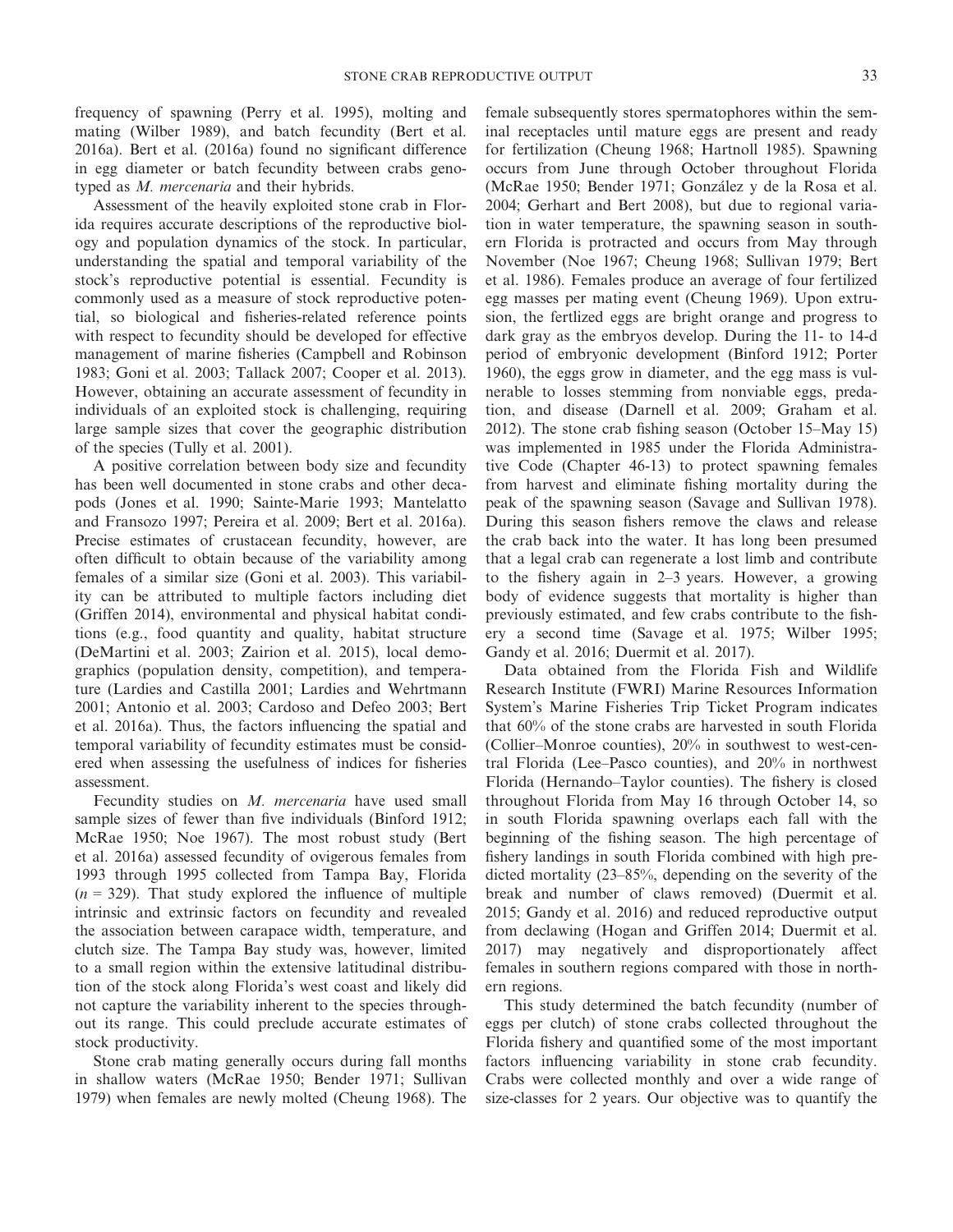relationship between batch fecundity and carapace width while accounting for spatial differences in batch fecundity among survey locations, temporal differences in batch fecundity over approximately 2 years of sampling, and differences among individuals with missing claws. By encompassing a large latitudinal range and the majority of the Florida fishery, these data will provide an accurate baseline for future assessments of fecundity, which may be used to test for fishery-induced effects on the stock's reproductive output.

#### **METHODS**

*Sample collection.—* Egg-bearing female stone crabs having a recently extruded (bright orange) egg mass were collected in commercial style crab traps, twice a month from April 2013 through April 2015 from four FWRI Stone Crab Fishery Independent Monitoring (SCFIM) locations. Such females were sampled for fecundity analysis to minimize the effect of egg loss that may have occurred before the collection of the crabs, egg growth during embryonic development, and response to predation and disease. The sites were located at Sawyer Key (SK), Pavilion Key (PK), Tampa Bay (TB), and Cedar Key (CK) (Figure 1). These sites were chosen to encompass the latitudinal range of the Florida stone crab fishery, to span multiple habitat types, and to coincide with collection of male and nonovigerous female crabs for related studies (SCFIM, unpublished data). From each location, 1–3 crabs were randomly collected from each of 10 carapace-width size-classes (25–29, 30–39, 40–49, 50–59, 60– 69, 70–79, 80–89, 90–99, 100–109, and 110+ mm). Live crabs were taken to the laboratory where they were anesthetized on ice and dissected.

Immediately before dissection, carapace width, claw length, total body weight, and body weight without claws were recorded. The newly extruded eggs and all eight pleopods were removed, placed in a 125-µm-mesh sieve, and rinsed under running tap water to remove sediment and hemolymph. The eggs, which were still attached to pleopods, were then transferred to a vial containing 5% formaldehyde solution (diluted from 37% commercial formalin), where they were stored until further processing.

Before eggs were processed for fecundity determinations, a random sample of 25 eggs was used to obtain diameter measurements from each of 410 crabs. Eggs were placed in a petri dish, manually separated, and arranged to lie in a single plane. Images were taken using a Leica stereoscope equipped with a Leica S6D camera, and egg diameters were measured using Leica image analysis software (Leica Microsystems, Buffalo Grove, Illinois). The diameters of the 25 eggs were averaged for each batch. Batch fecundity determinations for 606 crabs were based on a modification to the protocol described by Graham et al. (2012): the formaldehyde solution was drained from the preserved egg mass through a  $125$ - $\mu$ m-mesh sieve, and the egg mass was then rinsed under tap water for 1 min. To separate the eggs from the pleopods, the sieve was then immersed in a 1:1 bleach (sodium hypochlorite) : seawater solution until the eggs completely separated (Choy 1985). While still in the sieve, the eggs were rinsed under tap water for 15 s and immersed in 4% sodium thiosulfate to neutralize any remaining bleach. Three subsamples of approximately 600 eggs each were removed and counted using a Leica stereoscope and camera, as above. The entire egg mass and subsamples were then placed in separate aluminum dishes of known weight, dried at 80°C to a constant weight (1 week), then placed in a desiccator and cooled to room temperature. All samples were weighed on a Mettler Toledo MS603S balance (Mettler Toledo, Columbus, Ohio). The individual egg dry weight was calculated for each subsample (dry weight of subsample/number of eggs) and averaged across the three samples. To calculate the number of eggs in the clutch, the dry weight of the entire egg mass was divided by the average individual egg dry weight.

*Environmental data.—* Seawater temperature and chlorophyll *a* concentration were used to assess possible environmental influences on batch fecundity. At the time of each collection, bottom temperature was measured with a YSI 650 MDS multiparameter display system (YSI, Yellow Springs, Ohio). Mean monthly temperature was determined by averaging the monthly temperature readings from each location. Ocean color, indicative of the mean monthly chlorophyll *a* concentration, was obtained from satellite virtual-buoy systems (VBS) (Hu et al. 2013) as a representation of productivity at all locations except for Pavilion Key, for which data were not available. These VBS sites were located within 35 km of the collection sites. Logistical constraints precluded the identification of habitat types at each sampling location; therefore, this specific factor was not included in analyses.

*Statistical analyses: historical versus recent fecundity.—* Crabs were binned into 10 carapace-width classes (30–40, 40–50, 50–60, 60–-70, 70–80, 80–90, 90–100, and 110+ mm) for frequency analysis and to allow for the comparison of batch fecundity observed during the present study with that in the historical literature (Bert et al. 2016a). The present fecundity data, however, did not meet the assumptions of normality, and only descriptive statistics were available for historical data; therefore, the data from the two studies could not be compared statistically. The present and historical data are presented, but only qualitatively compared.

*Statistical analyses: batch fecundity modeling.—* Our primary modeling objective was to assess the influence on stone crab batch fecundity of crab-specific covariates (Carapace Width [CW]; Crusher Status: Original Crusher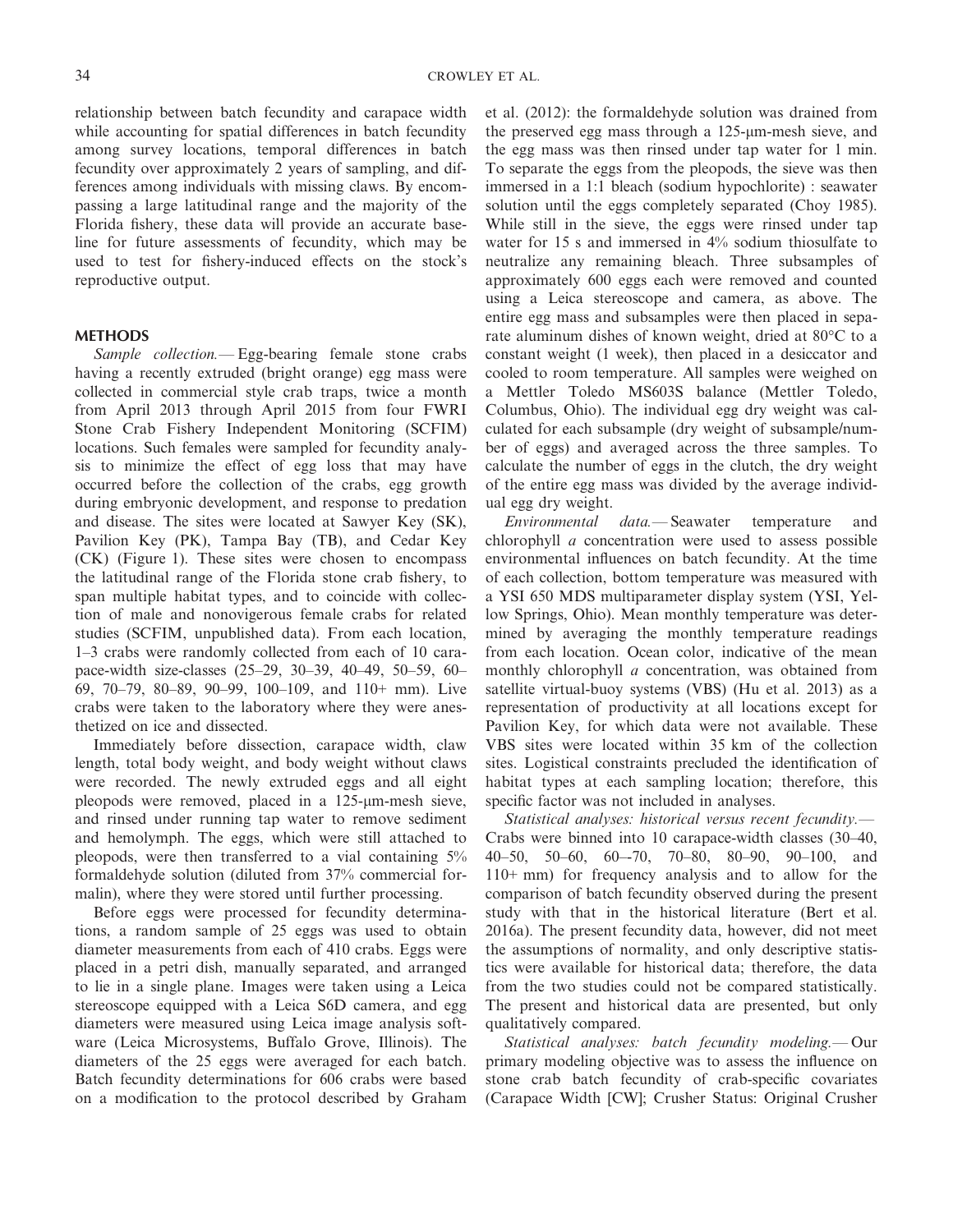

FIGURE 1. Selection of sampling locations for the Florida Fish and Wildlife Stone Crab Independent Monitoring Program.

[OC], Missing Crusher [MC], and Regenerating Crusher [RC]; Pincer Status: Original Pincer [OP], Missing Pincer [MP], and Regenerating Pincer [RP]); a spatial covariate (Location: Cedar Key, Sawyer Key, Pavilion Key, and Tampa Bay); and several categorical covariates associated with time (Year: 2013, 2014, and 2015; Month: all months except November; and Month–Year: 20 unique month–year combinations). Initial model assessments indicated substantial overdispersion in the batch fecundity data, which precluded the use of a conventional Poisson regression for modeling egg counts. Hence, a negative binomial model was used, which enabled us to

determine an estimation of an overdispersion parameter (hereafter,  $\theta$ ) that accounted for excessive variability in the count data. Similar to a Poisson regression, the negative binomial model used a log-link function to model batch fecundity as a linear combination of covariates, here: Carapace Width, Crusher Status, Pincer Status, Location, and Time. Carapace Width was included in models as a continuous covariate, Location was included as a categorical predictor representing the four study locations, and Crusher Status and Pincer Status were included by using binary indicator variables that identified the status of each claw (original, missing, or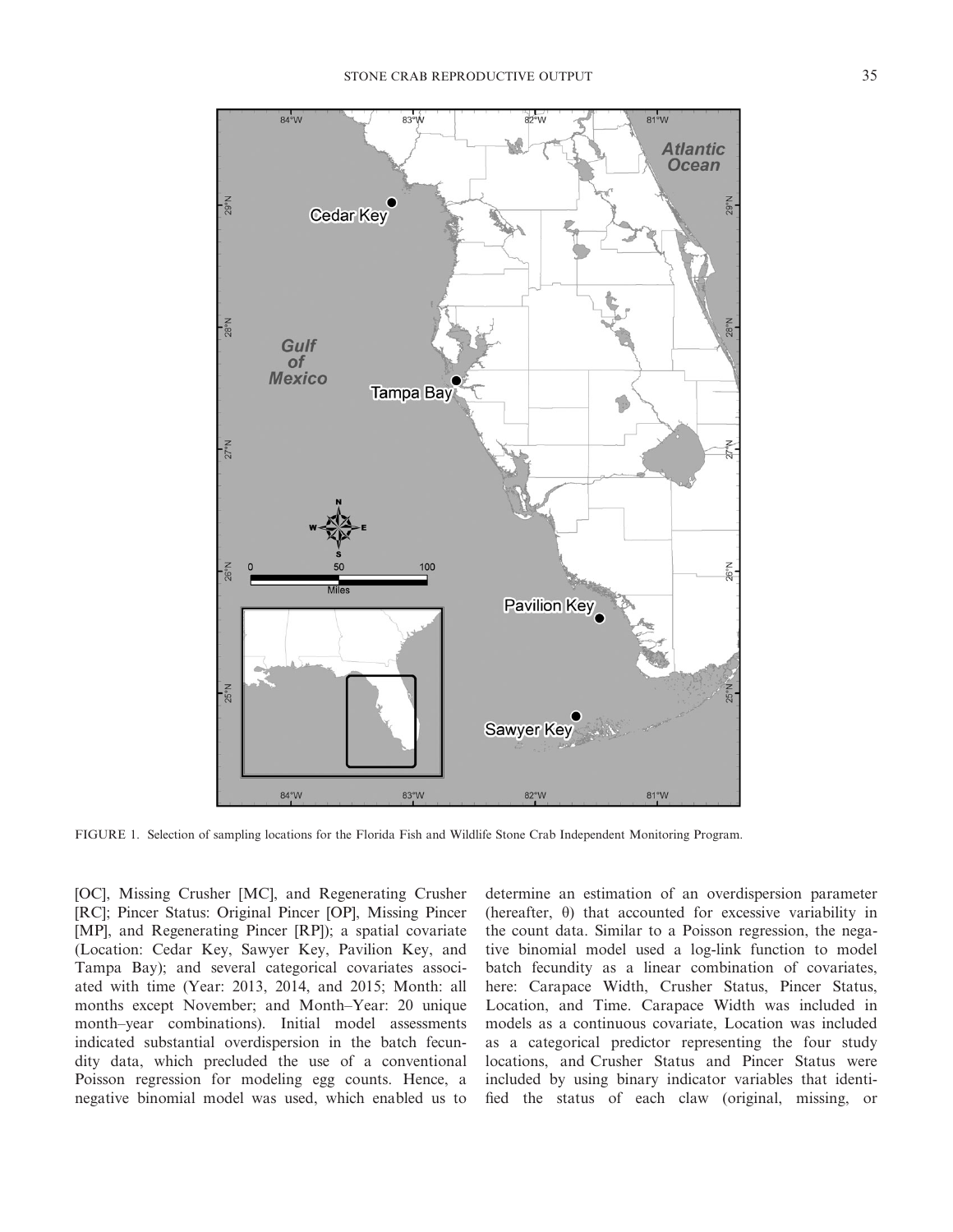regenerating crusher and pincer). To account for temporal differences in stone crab fecundity, the Year, Month, and Month–Year effects were always included in the model as categorical covariates that identified the Year (three groups), Month (11 groups), or Month–Year (20 groups) in which stone crabs were collected. When a categorical predictor variable is used to identify group membership, one of the groups must serve as a statistical baseline for comparison (i.e., to serve as the model intercept). During model fitting, Cedar Key served as the statistical baseline when location was included as a predictor in a model, original claws (crusher and pincer) served as the baseline when Crusher Status and Pincer Status were included as predictors, and 2013, January, and April 2013, respectively, served as the baseline when Year, Month, and Month–Year were included in the model.

Due to the large number of possible combinations of covariates, the model-fitting procedure was conducted in a stepwise fashion. The first step (step A) involved identifying the best combination of temporal effects using the global (all predictors) model. Specifically, the relative support for two different models was assessed using Akaike's information criterion (Akaike 1973) with a small-sample bias adjustment (AIC*c*; Hurvich and Tsai 1989), and each model represented a different covariate associated with Time (Table 1A). For the next step (step B), the bestapproximating (i.e., lowest AIC*c*) model in step A was used to assess the relative support for 31 additional models, each representing a different combination of Carapace Width, Crusher Status, Pincer Status, Location, and Month–Year (Table 1B). To assess differences in mean batch fecundity among locations, we conducted post hoc pairwise Tukey contrasts using the R package "multcomp" and *P*-values adjusted via the Holm method to account for conducting multiple comparisons. The precision of parameter estimates was assessed by examining 95% CIs, and all parameters with a 95% CI that overlapped zero were considered imprecise. All inferences were based on parameter estimates from the best-approximating model from step B.

We also sought to assess the influence of egg diameter on batch fecundity, but egg diameter measurements were available for only 410 of the 606 total egg batches, which meant that mean egg diameter (calculated by averaging the diameter of 25 eggs per batch) could not be included in models fit to the full data set of 606 batches. To determine support for including egg diameter, we refit the bestapproximating model from step B to the reduced data set with and without mean egg diameter as a predictor variable (Table 1C). The relative support for the models was determined by AIC*c*. All negative binomial regression models were implemented in R version 3.2.4 using the glmmADMB package (Fournier et al. 2012; Skaug et al. 2016).

#### **RESULTS**

During the 2-year sampling period, 606 ovigerous crabs with recently extruded egg masses were collected from four locations and represented a range of carapace widths (Table 2). The number of eggs per batch increased with increasing size-class among all locations and was highly variable within each size-class (Table 3). Egg diameter varied slightly across carapace width and month (Figure 2) and did not appear to influence batch fecundity. Median monthly egg diameter was largest  $(0.39 \mu m)$  in March and smallest  $(0.33 \mu m)$  in July (Figure 2). In July, several individuals from multiple locations carried eggs larger than  $0.5 \mu m$  (Figure 2). Interestingly, the median egg diameter for each site, averaged over all months, was the same  $(0.35 \mu m)$ , and maximum egg diameter  $(0.42-0.56 \mu m)$ varied only slightly between locations (Table 4). For each size-class category, there appeared to be minimal difference between contemporary and historical estimates of batch fecundity in Tampa Bay stone crabs (Table 5). The absence of crabs in the 30-mm and 110-mm size-classes in the present study precluded comparisons with historical data for those size-classes.

#### **Batch Fecundity Model Selection**

Evaluation of temporal effects for the global model indicated substantial support for the inclusion of Month–Year as a temporal effect in the negative binomial regression model (Table 1A). Thus, subsequent models fit in step B included a Month–Year temporal covariate. Evaluation of the best-approximating model indicated substantial overdispersion (negative binomial overdispersion parameter,  $\theta = 5.47$ ), but model fit was deemed adequate with no evidence of remaining overdispersion (Pearson  $\chi^2$  test statistic: residual degrees of free $dom = 0.96$ . The best-approximating model from step B included Carapace Width, Crusher Status, Pincer Status, Location, and Month–Year as fixed effects; thus, these were all deemed important predictors of stone crab batch fecundity (Table 1B). Evaluation of the model that included egg diameter indicated little support for the inclusion of this parameter (Table 1C). The ratio of AIC*<sup>c</sup>* weights indicated that the model that excluded egg diameter was 3.09 (0.76/0.24) times more plausible than the model that included egg diameter (Table 1C). Given the lack of support for the influence of egg diameter on batch fecundity in the reduced data set, we based all inferences on modeling results from the full (i.e., 606 egg batches) data set in which the influence of egg diameter was not considered.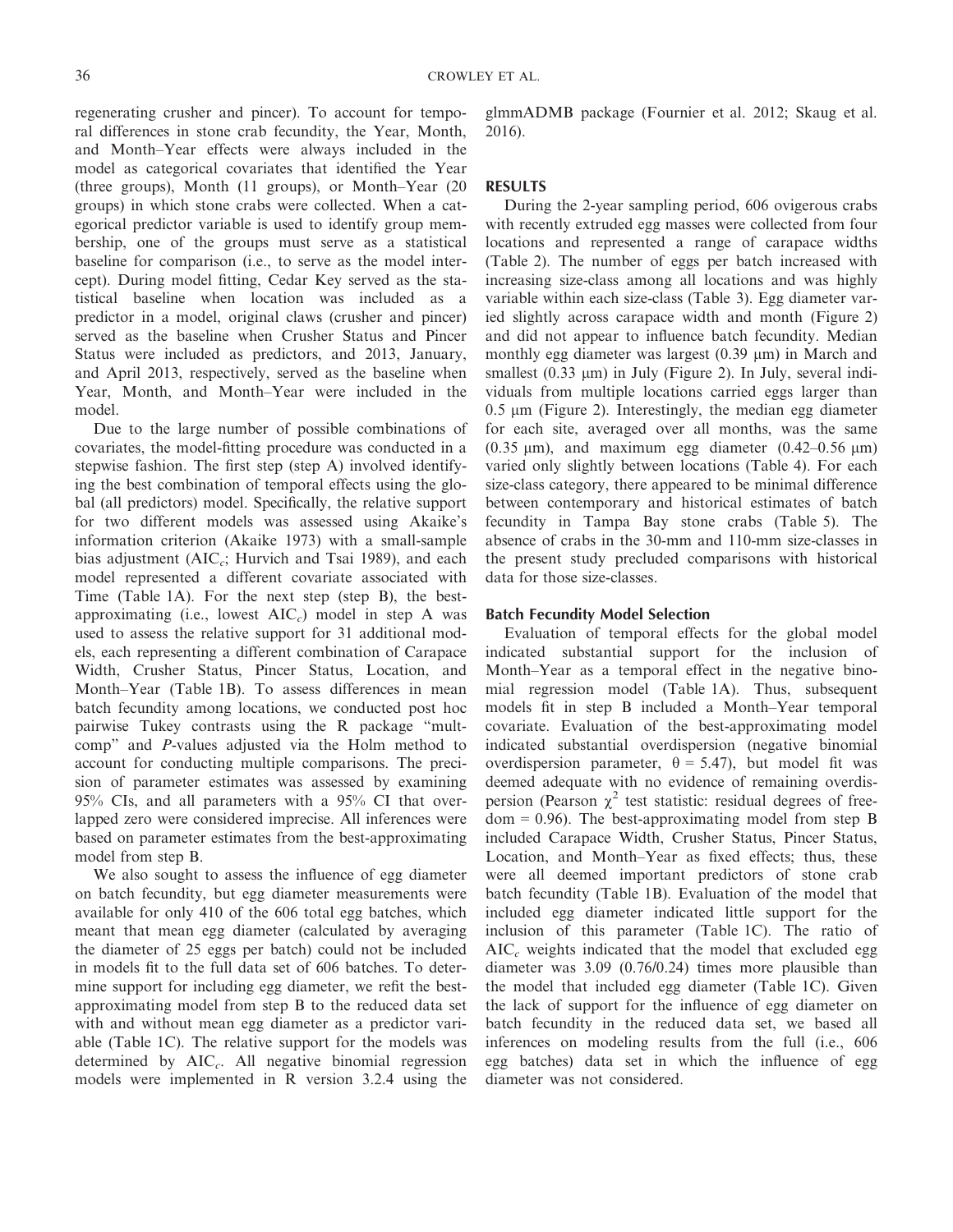TABLE 1. Fixed effects, number of parameters (*K*), log likelihood (logLik), AIC<sub>c</sub>,  $\Delta AIC_c$ , and model weights (*w*) for the candidate set of negative binomial regression models relating Carapace Width (CW), Location (CK, SK, TB, and PK), Month–Year, Crusher Status (RC and MC), and Pincer Status (RP and MP) to stone crab batch fecundity (see Methods for definition of abbreviations). Modeling proceeded in a step-wise fashion: (A) involved identifying the best approximating model of temporal effects; (B) used the best-approximating model from (A) to assess relative support for the inclusion of Carapace Width, Location, Claw Status, and Month–Year; and (C) used the best approximating model from (B) to assess support for the inclusion of egg diameter (EggD) using a reduced data set with 410 crabs. CK, April 2013, and original claws (OC and OP) served as the baseline (i.e., intercept) in all models.

| Model                                                                                   | K  | logLik                 | AIC <sub>c</sub> | $\Delta AIC_c$ | W     |  |  |  |
|-----------------------------------------------------------------------------------------|----|------------------------|------------------|----------------|-------|--|--|--|
| (A) Temporal effects assessment                                                         |    |                        |                  |                |       |  |  |  |
| Intercept + Location + Month $-$ Year + Crusher Status + Pincer Status                  |    | $29 - 7,801.36$        | 15,663.74        | 0.000          | 1.000 |  |  |  |
| Intercept + Location + Month + Year + $CW$ + Crusher Status + Pincer                    | 22 | $-7,836.43$            | 15,718.60        | 54.86          | 0.000 |  |  |  |
| <b>Status</b>                                                                           |    |                        |                  |                |       |  |  |  |
| (B) Main effects assessment given best-approximating model in (A)                       |    |                        |                  |                |       |  |  |  |
| Intercept + Location + Month $-$ Year + CW + Crusher Status + Pincer<br><b>Status</b>   |    | $29 - 7,801.36$        | 15,663.74        | 0.00           | 0.63  |  |  |  |
| Intercept + Location + Month $-$ Year + CW + Crusher Status                             | 27 | $-7,804.16$            | 15,664.94        | 1.20           | 0.35  |  |  |  |
| Intercept + Location + Month $-$ Year + CW + Pincer Status                              | 27 | $-7,807.03$            | 15,670.68        | 6.94           | 0.02  |  |  |  |
| $Intercept + Location + Month - Year + CW$                                              | 25 | $-7,810.69$            | 15,673.62        | 9.88           | 0.00  |  |  |  |
| Intercept + Month $-$ Year + CW + Crusher Status                                        | 24 | $-7,832.28$            | 15,714.63        | 50.89          | 0.00  |  |  |  |
| $Intercept + Month - Year + CW + Crusher Status + Pincer Status$                        | 26 | $-7,830.410$           | 15,715.25        | 51.504         | 0.00  |  |  |  |
| Intercept + Month $-$ Year + CW + Pincer Status                                         | 24 | $-7,835.560$           | 15,721.19        | 57.445         | 0.00  |  |  |  |
| $Intercept + Month-Year + CW$                                                           | 22 | $-7,838.140$           | 15,722.02        | 58.275         | 0.00  |  |  |  |
| Intercept + Location + $CW$ + Crusher Status + Pincer Status                            | 10 | $-7,943.890$ 15,908.15 |                  | 244.41         | 0.00  |  |  |  |
| Intercept + Location + $CW$ + Pincer Status                                             | 8  | $-7,947.890$ 15,912.02 |                  | 248.28         | 0.00  |  |  |  |
| Intercept + Location + $CW$ + Crusher Status                                            | 8  | $-7,949.570$ 15,915.38 |                  | 251.64         | 0.00  |  |  |  |
| Intercept + Location + $CW$                                                             | 6  | $-7,954.270$ 15,920.68 |                  | 256.94         | 0.00  |  |  |  |
| Intercept + $CW$ + Crusher Status + Pincer Status                                       | 7  | $-7,963.830$ 15,941.85 |                  | 278.11         | 0.00  |  |  |  |
| Intercept + $CW$ + Crusher Status                                                       | 5  | $-7,968.080$ 15,946.26 |                  | 282.52         | 0.00  |  |  |  |
| Intercept $+$ CW $+$ Pincer Status                                                      | 5  | $-7,968.490$ 15,947.08 |                  | 283.34         | 0.00  |  |  |  |
| Intercept $+$ CW                                                                        | 3  | $-7,973.370$ 15,952.78 |                  | 289.04         | 0.00  |  |  |  |
| $Intercept + Location + Month - Year + Crusher Status$                                  | 26 | $-7,973.280$           | 16,000.99        | 337.24         | 0.00  |  |  |  |
| Intercept + Location + Month $-$ Year + Crusher Status + Pincer Status                  | 28 | $-7,971.93$            | 16,002.68        | 338.93         | 0.00  |  |  |  |
| Intercept + Location + Month $-$ Year                                                   | 24 | $-7,976.46$            | 16,002.99        | 339.25         | 0.00  |  |  |  |
| $Intercept + Location + Month - Year + Pincer Status$                                   | 26 | $-7,974.68$            | 16,003.79        | 340.04         | 0.00  |  |  |  |
| $Intercept + Month - Year + Crusher Status$                                             | 23 | $-7,991.49$            | 16,030.88        | 367.14         | 0.00  |  |  |  |
| $Intercept + Month - Year + Crusher Status + Pincer Status$                             | 25 | $-7,990.25$            | 16,032.74        | 369.00         | 0.00  |  |  |  |
| $Intercept + Month - Year$                                                              | 21 | $-7,994.90$            | 16,033.38        | 369.64         | 0.00  |  |  |  |
| Intercept + Month – Year + Pincer Status                                                | 23 | $-7,993.29$            | 16,034.48        | 370.74         | 0.00  |  |  |  |
| Intercept + Location + Crusher Status + Pincer Status                                   | 9  | $-8,062.53$            | 16, 143. 36      | 479.62         | 0.00  |  |  |  |
| Intercept + Location + Pincer Status                                                    | 7  | $-8,064.91$            | 16,144.01        | 480.27         | 0.00  |  |  |  |
| Intercept + Location + Crusher Status                                                   | 7  | $-8,065.46$            | 16, 145. 11      | 481.37         | 0.00  |  |  |  |
| Intercept + Location                                                                    | 5  | $-8,068.04$            | 16,146.18        | 482.44         | 0.00  |  |  |  |
| Intercept + Crusher Status + Pincer Status                                              | 6  | $-8,081.23$            | 16,174.60 510.86 |                | 0.00  |  |  |  |
| Intercept + Crusher Status                                                              |    | $4 -8,083.59$          | 16,175.25 511.51 |                | 0.00  |  |  |  |
| Intercept + Pincer Status                                                               |    | $4 -8,083.89$          | 16,175.85 512.11 |                | 0.00  |  |  |  |
| Intercept                                                                               |    | $2 -8,086.37$          | 16,176.76 513.02 |                | 0.00  |  |  |  |
| (C) Egg diameter assessment given best-approximating model in (B)                       |    |                        |                  |                |       |  |  |  |
| Intercept + Location + Month $-$ Year + CW + Crusher Status +<br>Pincer Status          |    | $28 - 5,264.60$        | 10,589.46        | 0.00           | 0.76  |  |  |  |
| Intercept + Location + Month $-$ Year + CW + Crusher Status +<br>Pincer Status $+$ EggD |    | $29 - 5,264.57$        | 10,591.72        | 2.26           | 0.24  |  |  |  |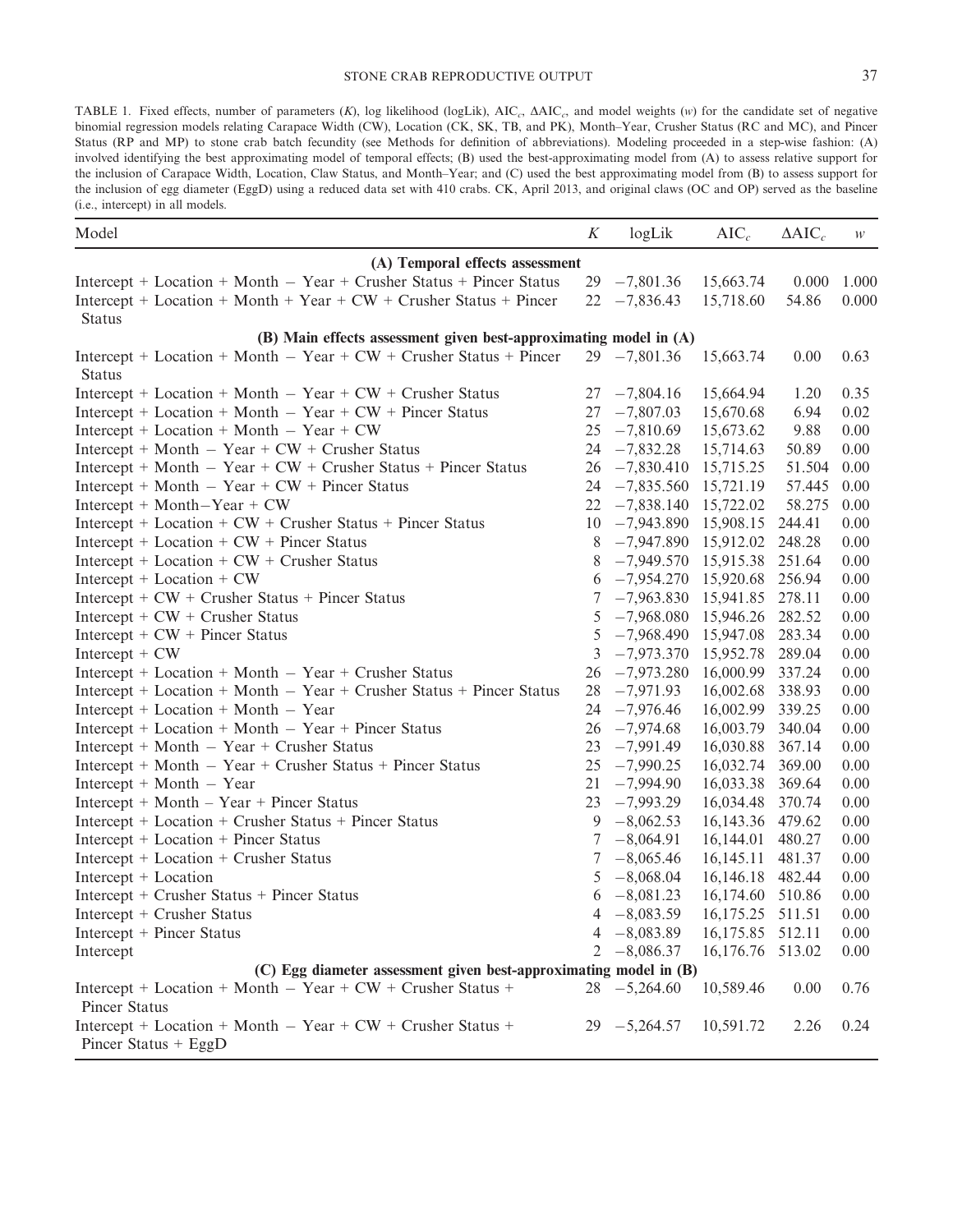#### **Parameter Estimates from Best-Approximating Model**

Parameter estimates from the best-approximating model revealed that fecundity was strongly and positively related to carapace width (Table 6). The incidence rate ratio (IRR) for Carapace Width, or the expected rate of increase in stone crab batch fecundity for every 1-mm increase in carapace width, was 1.035 (Table 6; Figure 3). Parameter estimates are expressed on the log scale and have been backtransformed (i.e., the inverse log has been taken) to estimate batch fecundity  $(e^{8.996} + 0.035 \times \text{CW} + \text{Location} +$ Month Year + Crusher Status + Pincer Status). For example, the

TABLE 2. Number of stone crabs sampled (*n*), median carapace width, and range of carapace widths across all locations and years.

| Location     | $\boldsymbol{n}$ | Median<br>(mm) | Minimum<br>(mm) | Maximum<br>(mm) |
|--------------|------------------|----------------|-----------------|-----------------|
| Cedar Key    | 140              | 75.8           | 42.10           | 98.30           |
| Pavilion Key | 136              | 79.9           | 40.90           | 108.00          |
| Sawyer Key   | 134              | 85.5           | 69.00           | 111.50          |
| Tampa bay    | 196              | 78.0           | 49.10           | 103.90          |

predicted batch fecundity for a 79-mm stone crab with original claws from the baseline location (Cedar Key) during August 2013 was 266,048 eggs, whereas the batch fecundity for an 80-mm stone crab at this location and time was 275,483 eggs (IRR = 275,483/266,048 = 1.035). Parameter estimates and IRRs also indicated that batch fecundity was, on average, higher at Pavilion Key (IRR  $= 1.35$ ) and Tampa Bay (IRR  $= 1.39$ ) than at Sawyer Key and Cedar Key. Tukey post hoc contrasts indicated that mean batch fecundity was similar between Tampa Bay and Pavilion Key  $(P = 0.75)$ , similar between Cedar Key and Sawyer Key ( $P = 0.75$ ), and higher for Tampa Bay and Pavilion Key compared with Cedar Key and Sawyer Key  $(P < 0.001)$ . Parameter estimates also indicated that batch fecundity varied substantially among years and months (Table 6; Figure 4). Peak batch fecundity occurred in July and August 2013, when mean monthly temperatures were highest (Figure 5). In general, batch fecundity was lowest in spring and winter months, when mean monthly temperatures were lower (Figures 4, 5). Finally, modeling results indicated that stone crab batch fecundity was strongly and negatively related to Crusher Status and Pincer Status, for

TABLE 3. Number of stone crabs sampled (*n*), measured mean, range, and SD of batch fecundity (number of eggs) estimates across all size-classes and locations. Size-classes are: 40 (40–49), 50 (50–59), 60 (60–69), 70 (70–79), 80 (80–89), 90 (90–99), 100 (100–109), and 110+ mm carapace width.

| Location     | Size-class   | $\boldsymbol{n}$ | Mean    | Minimum | Maximum | ${\rm SD}$ |
|--------------|--------------|------------------|---------|---------|---------|------------|
| Cedar Key    | 40           | 1                | 40,438  | 40,438  | 40,438  |            |
|              | 50           | $\overline{7}$   | 74,233  | 25,189  | 148,348 | 53,117     |
|              | 60           | 29               | 126,174 | 29,500  | 264,760 | 81,761     |
|              | 70           | 46               | 173,827 | 36,035  | 491,664 | 114,538    |
|              | $80\,$       | 43               | 253,908 | 37,171  | 606,585 | 155,415    |
|              | $90\text{ }$ | 14               | 329,968 | 116,037 | 710,985 | 192,672    |
| Tampa Bay    | 40           | 4                | 83,830  | 73,180  | 91,427  | 8,479      |
|              | 50           | 9                | 103,625 | 30,108  | 169,639 | 53,337     |
|              | 60           | 39               | 183,076 | 23,727  | 397,490 | 81,956     |
|              | 70           | 54               | 240,682 | 11,554  | 492,123 | 114,675    |
|              | 80           | 65               | 341,639 | 71,165  | 667,407 | 141,555    |
|              | 90           | 23               | 427,686 | 119,873 | 659,542 | 147,069    |
|              | 100          | $\overline{c}$   | 663,757 | 589,696 | 737,818 | 104,738    |
| Pavilion Key | 40           | 3                | 63,782  | 44,679  | 74,292  | 16,571     |
|              | 50           | 14               | 122,925 | 12,922  | 171,974 | 45,312     |
|              | 60           | 15               | 192,400 | 51,376  | 315,598 | 78,521     |
|              | 70           | 36               | 279,516 | 42,111  | 528,851 | 96,471     |
|              | 80           | 42               | 350,762 | 86,000  | 632,593 | 150,009    |
|              | 90           | 23               | 438,076 | 169,621 | 658,461 | 148,401    |
|              | 100          | 3                | 603,070 | 506,456 | 699,683 | 136,632    |
| Sawyer Key   | 60           | 4                | 117,301 | 27,231  | 221,674 | 79,833     |
|              | 70           | 36               | 225,286 | 33,966  | 649,687 | 124,646    |
|              | 80           | 49               | 271,909 | 16,757  | 859,450 | 149,191    |
|              | 90           | 36               | 348,307 | 79,185  | 643,348 | 155,203    |
|              | 100          | 8                | 441,830 | 107,671 | 71,372  | 224,390    |
|              | $110+$       |                  | 836,644 | 836,644 | 836,644 |            |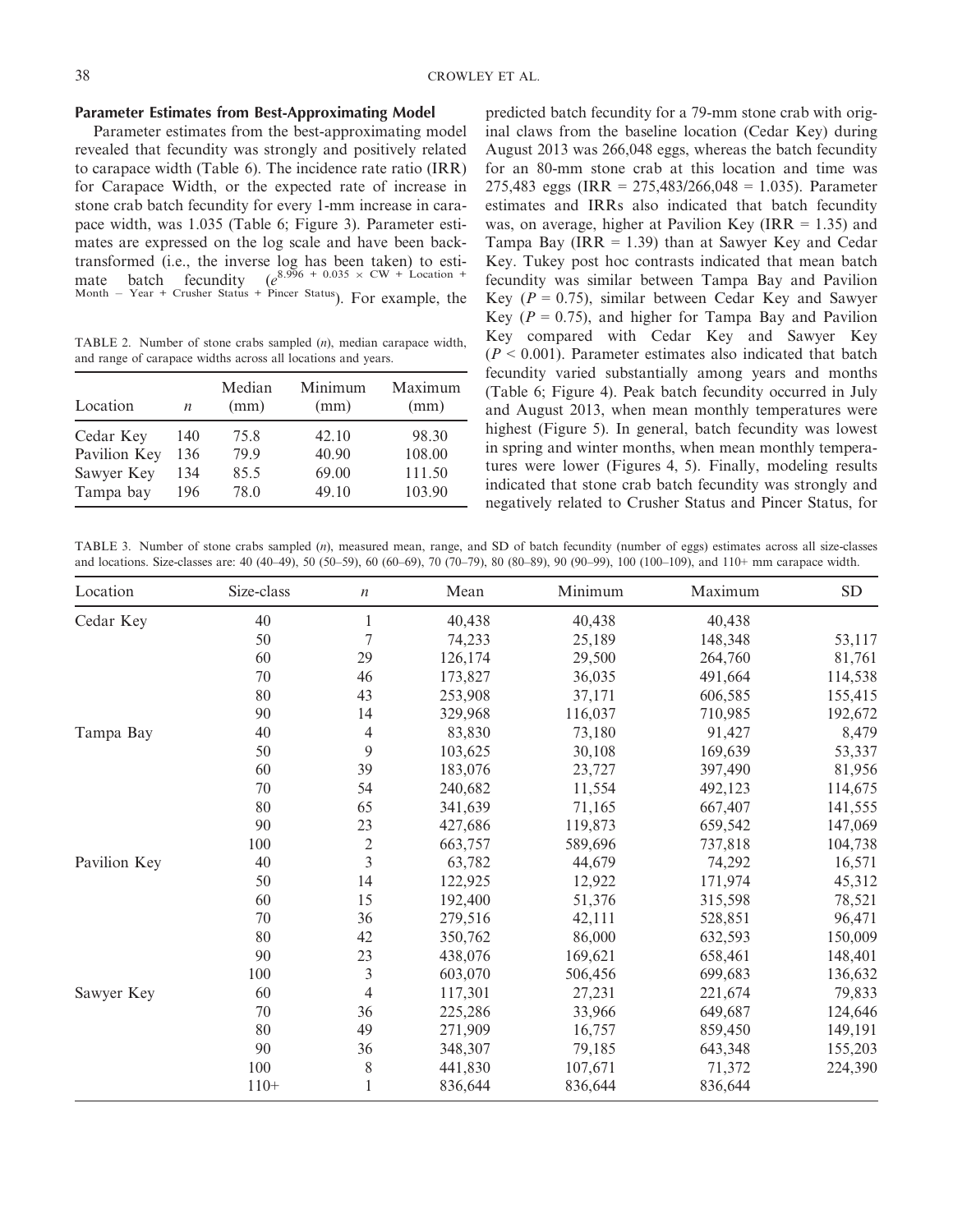

FIGURE 2. **(A)** Measured egg diameters across all carapace widths (*n* = 417) and **(B)** median monthly egg diameters across all months, combined for all years. Ovigerous crabs were not present in field sampling in November, so no egg diameter measurements were possible. Solid horizontal line in box plot (B) represents the median egg diameter.

TABLE 4. Number of stone crab egg diameters measured (*n*), median diameter ( $\mu$ m), and range of diameters across all locations and years.

| Location     | $\boldsymbol{n}$ | Median<br>diameter | Minimum<br>diameter | Maximum<br>diameter |
|--------------|------------------|--------------------|---------------------|---------------------|
| Cedar Key    | 66               | 0.35               | 0.31                | 0.56                |
| Pavilion Key | 101              | 0.35               | 0.31                | 0.42                |
| Sawyer Key   | 96               | 0.35               | 0.31                | 0.56                |
| Tampa Bay    | 147              | 0.35               | 0.29                | 0.55                |

which lower batch fecundity was associated with missing crushers, regenerating crushers, and missing pincers, relative to crabs with original crushers and pincers. The presence of regenerating pincers appeared to have no effect on batch fecundity (Table 6). Parameter estimates were used to estimate the reduced fecundity of a crab that had their claws been harvested by the fishery (Table 2). For example, the batch fecundity of an average-size crab in our study (79 mm) from Cedar Key in August 2013, with an original crusher and original pincer, can be described by  $(e^{8.996 + 0.035 \times 79 + 0.742})$ , and a crab with a missing crusher and pincer can be described by  $(e^{8.996 + 0.035 \times 79 + 0.742 - 0.277 - 0.216})$ . The result is 104,753 fewer eggs, and thus a 39% reduction. The magnitude of this difference would be slightly less, for example, if a crab had a regenerating crusher or pincer.

The inclusion of Location–Month–Year as a categorical covariate was considered during model development to account for the possibility that temporal variability in fecundity was unique to each location. As a fixed effect, however, this covariate was represented by 65 groups, which meant that its inclusion in the model would result in the estimation of 64 additional parameters (one group would serve as the statistical baseline). Given the large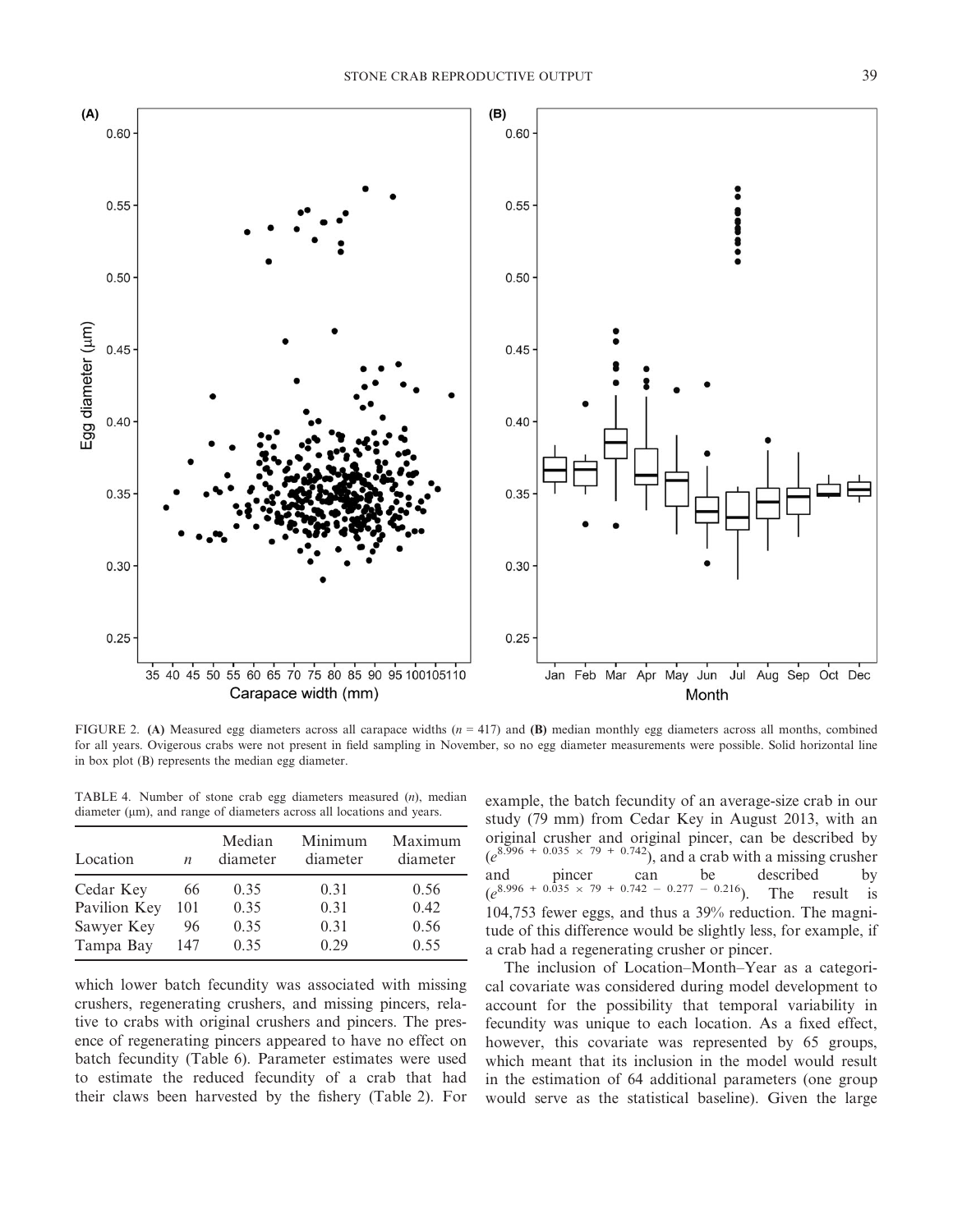TABLE 5. Tampa Bay stone crab batch fecundity (mean number of eggs per clutch  $\pm$  SD) and number of individuals sampled (*n* [*n* represents the number of individuals sampled for each size class]) from present study and from Bert et al. (2016a). See Table 3 for size-class ranges.

| Size-class<br>(mm) | Bert et al. (2016a) |           |                  | Present study |         |                               |
|--------------------|---------------------|-----------|------------------|---------------|---------|-------------------------------|
|                    | Mean                | <b>SD</b> | $\boldsymbol{n}$ | Mean          | SD      | n                             |
| 40                 | 64,051              | 17,936    | 2                | 83,830        | 8,479   | $\overline{4}$                |
| 50                 | 99,577              | 38.159    | 16               | 103.624       | 53,336  | 9                             |
| 60                 | 178,542             | 80,384    | 30               | 183,075       | 81,955  | 39                            |
| 70                 | 278,816             | 100,634   | 58               | 240,681       | 114,675 | 54                            |
| 80                 | 376,071             | 116,800   | 94               | 341,638       | 141,555 | 65                            |
| 90                 | 438,205             | 132,978   | 88               | 427,686       | 147,069 | 23                            |
| 100                | 522,031             | 168,089   | 35               | 663,757       | 104,738 | $\mathfrak{D}_{\mathfrak{p}}$ |

number of estimated parameters and the relatively small sample size associated with each Location–Month–Year group (mean = 9.30 observations per group, range =  $1-$ 20), we excluded this covariate from consideration to avoid any biased parameter estimates resulting from small sample sizes. Moreover, including the Location–Month– Year covariate would have complicated our ability to address more fundamental questions related to spatial and temporal variability in stone crab fecundity, which was our primary interest. Our decision to limit the complexity of the temporal covariate to a Month–Year categorical predictor variable, which itself resulted in the estimation of 19 additional parameters, meant that temporal patterns in fecundity were assumed to be identical among locations (Figure 4).

#### **DISCUSSION**

Determining accurate potential fecundity of the population is important not only for proper development of management indices, but also in monitoring how fishing, anthropogenic changes to the environment, and changes in other natural extrinsic factors influence it. The present study determined that the batch fecundity of stone crabs was strongly influenced by carapace width and the status of claw regeneration and varied spatially and temporally. The predictive capacity of the model developed in this study, combined with information on population size composition, improves our ability to assess the impact of changes in fecundity on the stone crab's reproductive potential.

The crabs sampled in this study spanned a range of carapace widths. Fecundity increased with increasing carapace width but varied substantially within each 10-mm size-class. Variability in batch fecundity between crabs of a similar size is common in crustaceans and can be attributed to seasonal variation (Verísimo et al. 2011;

TABLE 6. Parameter estimates and SEs, 95% CIs (lower and upper limits), and rate ratios (RR) from the best-approximating negative binomial regression model relating Location (CK, SK, PK, and TB), Month–Year, Carapace Width (CW), and claw status (MC, RC, MP, RP) to stone crab fecundity. Cedar Key (CK), April 2013, and original claws (OC and OP) served as the baseline (i.e., intercept) in all models. See Methods for definition of abbreviations.

|           |          |           | Lower    | Upper    |           |
|-----------|----------|-----------|----------|----------|-----------|
| Parameter | Estimate | <b>SE</b> | CI limit | CI limit | <b>RR</b> |
| Intercept | 8.996    | 0.161     | 8.681    | 9.311    |           |
| PK        | 0.301    | 0.055     | 0.194    | 0.409    | 1.352     |
| <b>SK</b> | 0.050    | 0.057     | $-0.061$ | 0.161    | 1.052     |
| TB        | 0.328    | 0.051     | 0.228    | 0.428    | 1.389     |
| May 2013  | $-0.389$ | 0.118     | $-0.621$ | $-0.158$ | 0.678     |
| Jun 2013  | $-0.176$ | 0.104     | $-0.380$ | 0.029    | 0.839     |
| Jul 2013  | 0.635    | 0.105     | 0.428    | 0.842    | 1.887     |
| Aug 2013  | 0.742    | 0.110     | 0.527    | 0.957    | 2.101     |
| Sep 2013  | 0.597    | 0.113     | 0.376    | 0.817    | 1.816     |
| Oct 2013  | 0.678    | 0.161     | 0.363    | 0.994    | 1.970     |
| Dec 2013  | 0.612    | 0.267     | 0.089    | 1.135    | 1.844     |
| Feb 2014  | 0.508    | 0.148     | 0.218    | 0.798    | 1.662     |
| Mar 2014  | 0.438    | 0.130     | 0.183    | 0.694    | 1.550     |
| Apr 2014  | 0.464    | 0.108     | 0.253    | 0.676    | 1.591     |
| May 2014  | 0.365    | 0.113     | 0.143    | 0.586    | 1.440     |
| Jun 2014  | 0.706    | 0.118     | 0.474    | 0.937    | 2.025     |
| Jul 2014  | 0.828    | 0.111     | 0.610    | 1.045    | 2.288     |
| Aug 2014  | 0.752    | 0.115     | 0.526    | 0.979    | 2.122     |
| Sep 2014  | 0.710    | 0.109     | 0.498    | 0.923    | 2.035     |
| Oct 2014  | 0.671    | 0.213     | 0.253    | 1.089    | 1.956     |
| Jan 2015  | $-0.048$ | 0.265     | $-0.567$ | 0.471    | 0.953     |
| Feb 2015  | 0.440    | 0.157     | 0.133    | 0.747    | 1.553     |
| Mar 2015  | 0.713    | 0.125     | 0.468    | 0.957    | 2.039     |
| CW        | 0.035    | 0.002     | 0.032    | 0.038    | 1.035     |
| MC        | $-0.277$ | 0.103     | $-0.478$ | $-0.076$ | 0.758     |
| RC        | $-0.114$ | 0.047     | $-0.207$ | $-0.021$ | 0.892     |
| MP        | $-0.216$ | 0.093     | $-0.399$ | $-0.034$ | 0.806     |
| RP        | 0.022    | 0.048     | $-0.072$ | 0.116    | 1.022     |
| $\theta$  | 5.470    | 0.310     |          |          |           |

Gonzalez-Pisani et al. 2012; Hjelset et al. 2012), the number of previously extruded clutches (Mantelatto and Fransozo 1997; Verísimo et al. 2011), food availability (Annala and Bycroft 1987; France 1992; Lardies and Wehrtmann 2001; Bas et al. 2007; Verísimo et al. 2011; Hjelset et al. 2012), latitude and temperature (Lardies and Castilla 2001; Lardies and Wehrtmann 2001; Antonio et al. 2003; Cardoso and Defeo 2003), geographic region (Hjelset et al. 2012), and the density of animals in an area (DeMartini et al. 2003).

Previous estimates of stone crab fecundity were reported by Bert et al. (2016a) for crabs collected in Tampa Bay from 1993 through 1995. The present study confirmed the positive relationship between batch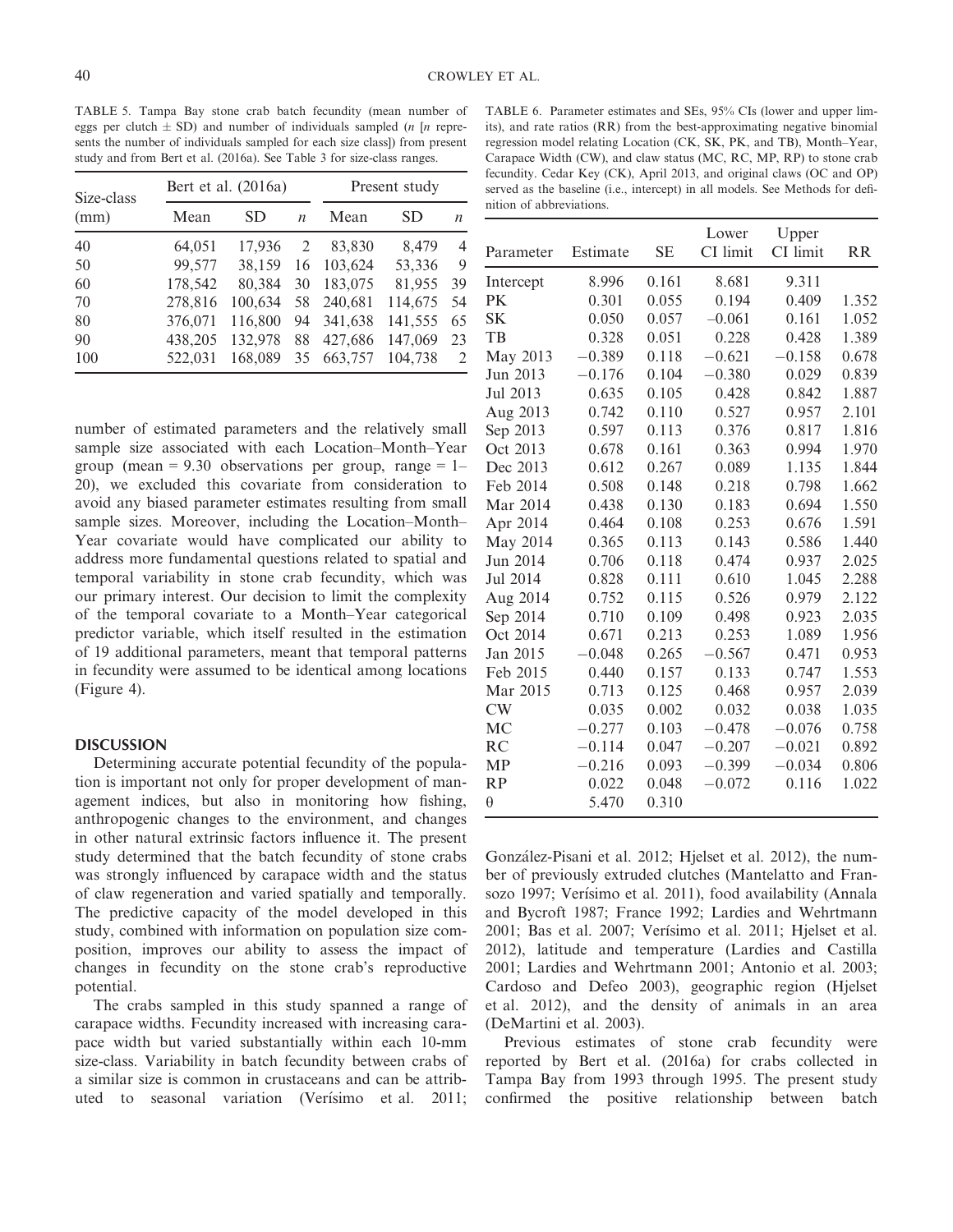

FIGURE 3. Modeled expected batch fecundity (number of eggs) as a function of carapace width for crabs with two original claws (triangles) or two missing claws (circles), from **(A)** Cedar Key, **(B)** Pavilion Key, **(C)** Sawyer Key, and **(D)** Tampa Bay in August 2013, corresponding to peak spawning season.

fecundity and carapace width, common in crustaceans, that Bert et al. (2016a) found in stone crabs, and found that egg diameter did not contribute to the variability in batch fecundity. The lack of a relationship between egg diameter and fecundity could be attributed to the methodological differences in sample selection between the two studies. Bert et al. (2016a) assessed fecundity for crab egg masses in all developmental stages, whereas the present study used only newly extruded, orange egg masses. Crustaceans often have considerable egg loss and egg diameter changes during brooding between the first egg extrusion and larval release due to embryonic growth, loss of unviable eggs, disease, and predation (Darnell et al. 2009; Graham et al. 2012). Changes during brooding significantly affect the accuracy of fecundity estimates. Our study followed the methodology of Graham et al. (2012) in determining potential fecundity based on newly

extruded egg masses, which minimized the effect of egg loss or change in diameter during embryonic development and processes following egg extrusion. Interestingly, there was a small number of crabs caught in July 2013 that produced eggs with substantially larger egg diameters than most crabs in this study (Figure 2). Upon investigating the origin of these specific cases, crabs were found to be from all locations except Pavilion Key and ranged in size from 58.4 to 98.4 mm carapace width. The cause of this anomaly may be environmental or physiological but was beyond the scope of this study.

A key identifier of fishery-induced evolution is temporal change in reproductive effort, as indicated, for example, by fecundity (Ricker 1969; Pitt 1975; Leaman 1991). Historical and contemporary fecundity estimates from Tampa Bay provided the only temporal data on fecundity, but they could not be compared statistically due to lack of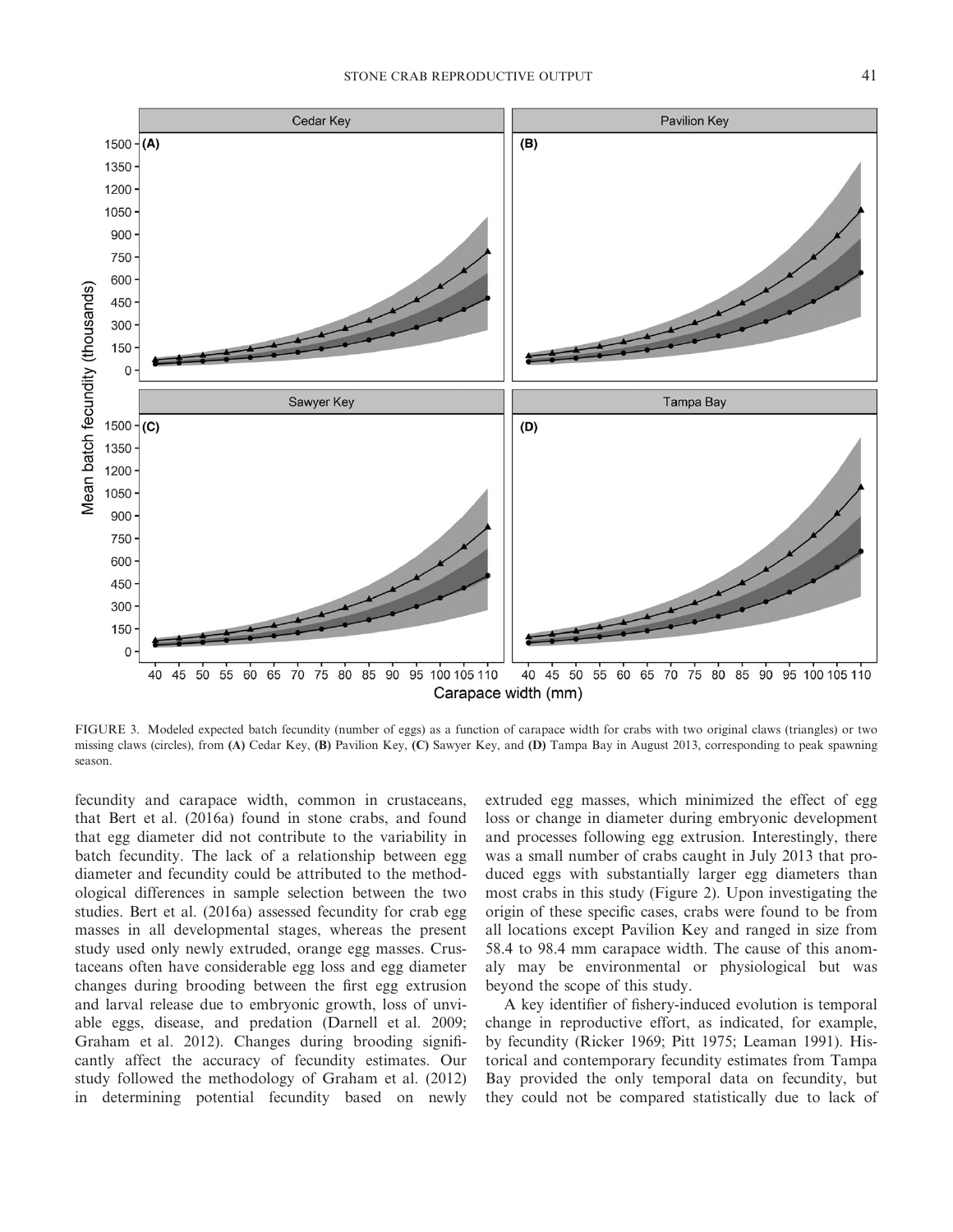

FIGURE 4. Modeled expected batch fecundity (number of eggs) of the average carapace width (79 mm) for all Month–Year combinations, for crabs with two original claws (triangles) or two missing claws (circles), from **(A)** Cedar Key, **(B)** Pavilion Key, **(C)** Sawyer Key, and **(D)** Tampa Bay.

access to the raw data from Bert et al. (2016a). There did not appear to be a large difference in batch fecundity (number of eggs) of any size class between 1993 and 2013. The largest  $(110+ mm)$  and smallest  $(30 mm)$  size-classes could not be compared because no crabs of those sizes were collected in 2013. The apparent lack of change between these periods suggests that, despite intense fishing pressure since the 1980s, there was no impact on this life history parameter for stone crabs in Tampa Bay. A conclusion with implications of this magnitude should not be extended to the entire fishery. Tampa Bay contributes only a small percentage to Florida landings and does not reflect the estimates of fecundity found in all regions of the crab's range.

Using data from only one region of the fished stock risks overestimation or underestimation of reproductive output. For example, under the predictive equation of

Bert et al. (2016a), the fecundity of a 70-mm crab during August was estimated at 217,845 eggs. The model of the present study, which incorporated fishery-wide data, indicated that the fecundity of a 70-mm crab during August 2013 was 269,957 eggs in Tampa Bay, 262,816 eggs in Pavilion Key, 204,448 eggs in Sawyer Key, and 194,420 eggs in Cedar Key (August 2014 was similar; Table 6). Fecundity is an important aspect to be considered in fisheries management and stock assessment modeling (Tully et al. 2001) that, in part, determines reproductive potential and output of a fished stock. Differences in fecundity with latitude or region occur in crustaceans (Annala and Bycroft 1987; Lardies and Wehrtmann 2001; Hjelset et al. 2012). Thus, it is important to account for latitudinal variability when estimating fecundity.

Parameter estimates of the model developed in this study indicate that batch fecundity varies by region and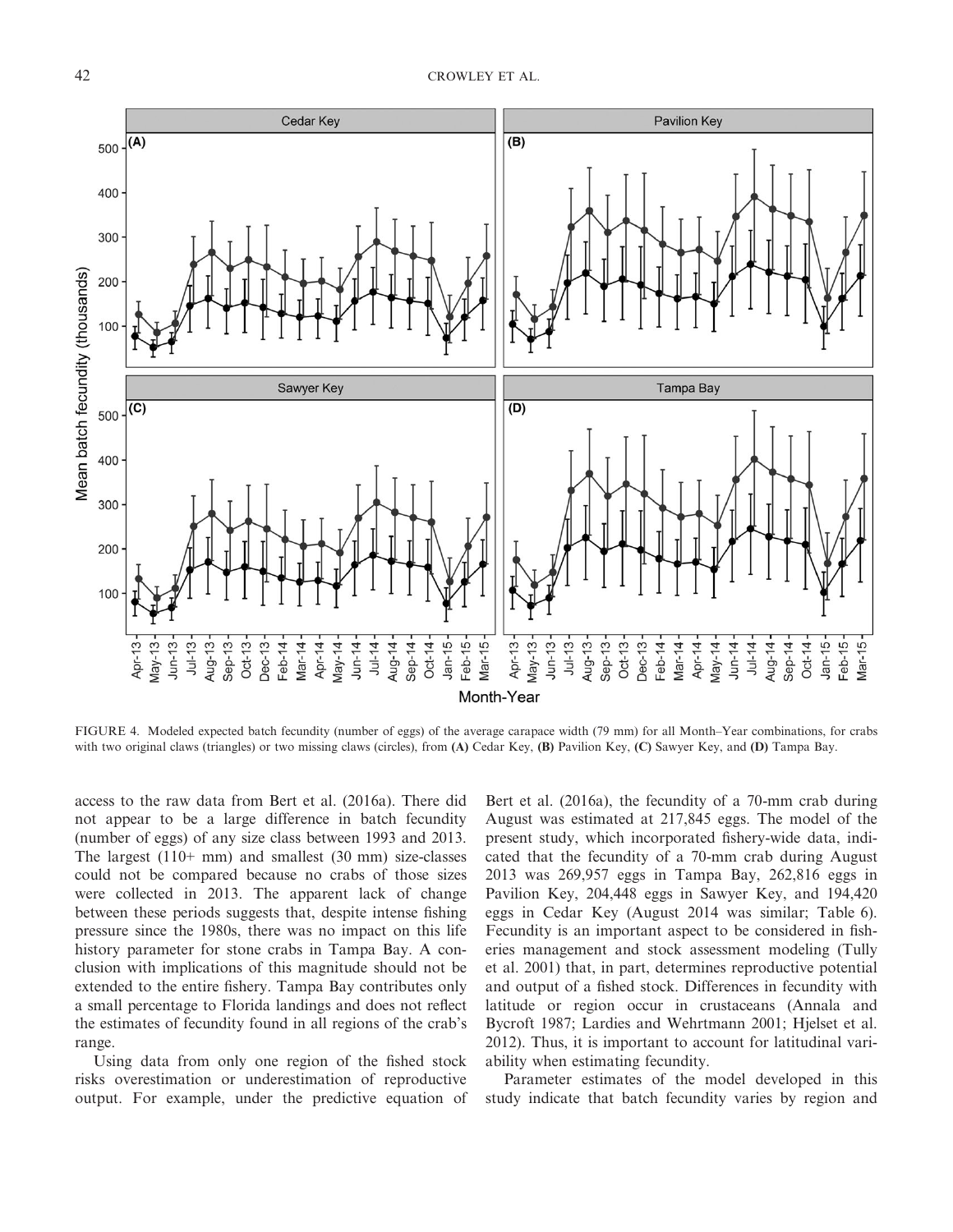

FIGURE 5. Mean monthly in situ (A) bottom seawater temperatures (°C) and (B) chlorophyll-*a* concentrations (mg/m<sup>3</sup>) from April 2013 to March 2015. Average monthly temperature and chlorophyll-*a* readings were calculated for each of the four locations represented in this study: Cedar Key (squares), Pavilion Key (closed circles), Tampa Bay (open circles), and Sawyer Key (triangles). Chlorophyll-*a* concentration data were unavailable for Pavilion Key.

by years and months. There was discernable difference in fecundity between years and months. This pattern is not surprising given the well-documented association between fecundity and seasonality in many crustaceans (Lardies and Castilla 2001; Lardies and Wehrtmann 2001; Antonio et al. 2003; Cardoso and Defeo 2003; Bert et al. 2016a). In this study temperature corresponded with seasonality, and highest temperatures occurred in the summer months of both years and lowest temperatures occurred in the winter months. Notably, the catch of ovigerous crabs was not

limited to May through November as described in previous work (McRae 1950; Noe 1967; Cheung 1968; Bender 1971; Sullivan 1979; Bert et al. 1986; Gonzalez y de la Rosa et al. 2004; Gerhart and Bert 2008), as spawning females were found in all months except November. Similar to Bert et al. (2016a), crabs were found spawning outside of this season but also in lower proportions. In addition to temporal differences, there was also a discernable difference in fecundity among locations. Batch fecundity was 1.35 times higher at Pavilion Key and 1.39 times higher at Tampa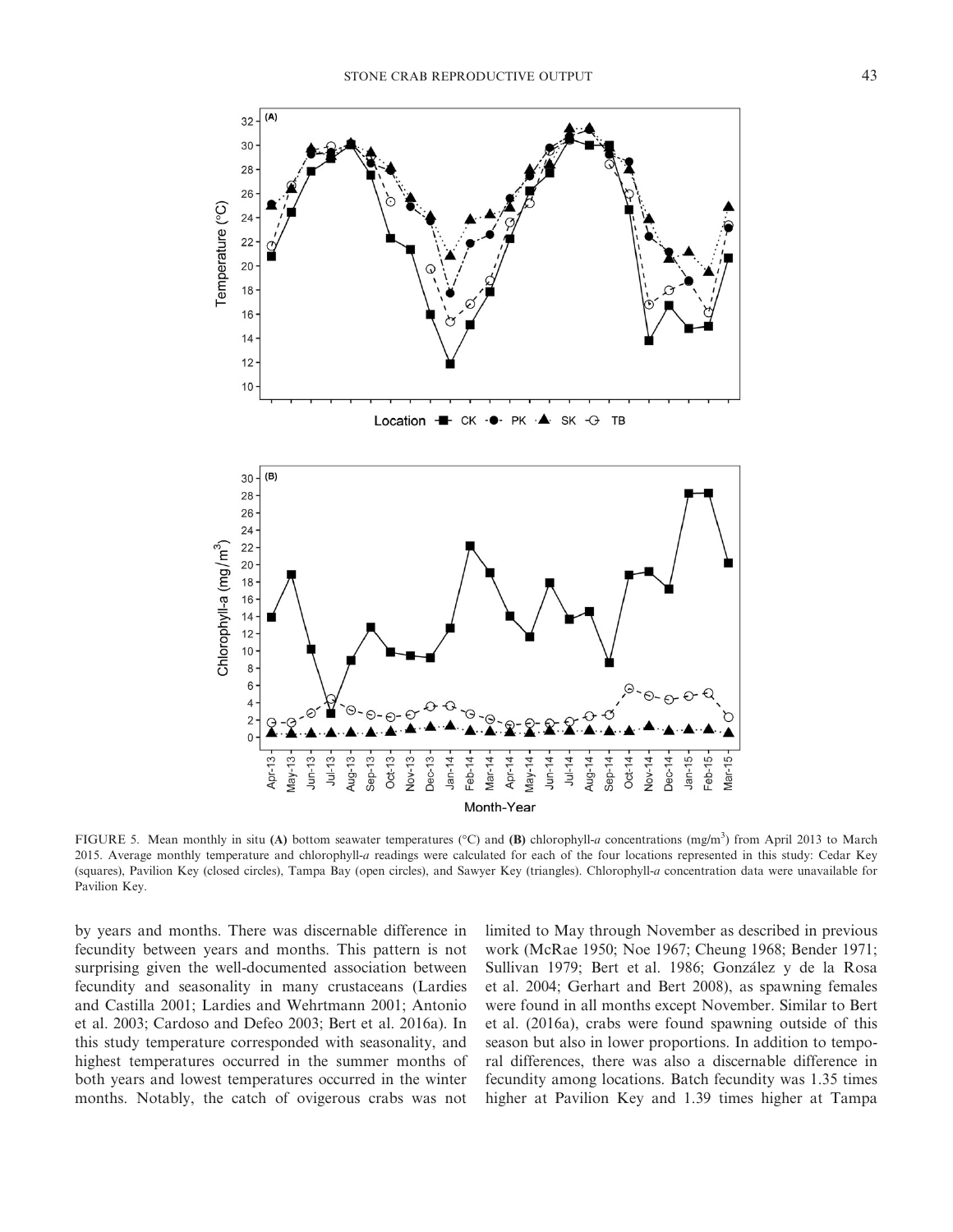Bay than it was at the baseline location, Cedar Key. Differences in fecundity between locations are likely a result of complex interactions and not driven solely by latitude, temperature, or productivity. When they exist, latitudinal differences in crustacean fecundity are attributed to thermoclines, resulting in a trade-off between egg size and number of eggs (Lardies and Castilla 2001; Lardies and Wehrtmann 2001; Antonio et al. 2003). If this were true for stone crabs in this study, the fecundity at the northernmost site, Cedar Key, would not be statistically similar to that at the most southern site, Sawyer Key. Crabs at both Cedar Key and Sawyer Key had statistically lower fecundity than at the intervening Pavilion Key and Tampa Bay, leading to the conclusion that latitude alone does not ultimately determine fecundity in stone crabs.

There is an apparent latitudinal cline in stone crab fishery harvest (claw removal) throughout the eastern Gulf of Mexico, along Florida's coast. Sixty percent of the state's stone crab landings are reported in south Florida (Collier to Monroe counties) (Muller et al. 2011). Despite a protracted spawning season in south Florida, i.e., May– November, rather than June–October (McRae 1950; Bender 1971; Gonzalez y de la Rosa et al. 2004; Gerhart and Bert 2008), the large fishery harvest, and mortality associated with declawing in seasonally high temperatures (Gandy et al. 2016), negatively affects spawning females and their reproductive output. We found that females with no claws showed a reduction in batch fecundity, on average, of 39%. Hogan and Griffen (2014), who measured the energetic cost of claw regeneration, and the potential energetic cost of a crab changing diet to compensate for its inability to consume bivalves, also found a reduction in batch fecundity. The regrowth of one claw requires approximately 37.5% of the annual reproductive output (Hogan and Griffen 2014). Additionally, one-clawed crabs showed a 50% decrease in bivalve consumption, a primary prey item of stone crabs (Bender 1971; Brown et al. 1979; Griffen 2014; Hogan and Griffen 2014), which further decreases reproductive output (Hogan and Griffen 2014).

In addition to the inability to consume bivalves and other hard-shelled prey, the availability of food likely varies within and among locations along Florida's coast. Habitat type, which varies throughout the west coast of Florida (Continental Shelf Associates 1991; Hine et al. 2003; Kingon 2013), influences the quality and quantity of benthic food sources, carrying capacity, population density, and stresses from predators, all of which influence the health of spawning females and, in turn, the quality and quantity of the eggs produced (Annala and Bycroft 1987; Dugan et al. 1991; Lardies and Castilla 2001; Lardies and Wehrtmann 2001; Bas et al. 2007; Hjelset et al. 2012; Griffen 2014; Belgrad and Griffen 2016). Although seafloor habitat differences among the sampled sites were not documented in this study, habitat within and among

locations is likely to have varied. Griffen (2014) demonstrated that long-term and short-term variation in diet was responsible, in part, for variation in fecundity. Fecundity was greater when the diet consisted of animal protein and was not influenced by consumption of algae (Griffen 2014). Stone crabs supplement their diet with plant protein when necessary (Bender 1971; Brown et al. 1979; Griffen 2014). Prey variation and availability can be a result of specialization, competition, and natural and anthropogenic environmental changes that can directly affect fecundity (Griffen 2014)*.* We examined chlorophyll *a* concentrations to determine whether higher phytoplankton availability might correlate with increased batch fecundity, but there does not appear to be a direct relationship. If increased productivity indicates increased food availability, it would be expected that the locations with the highest productivity (Cedar Key and Tampa Bay) would yield the highest batch fecundity. In this case the higher mean chlorophyll *a* of Cedar Key corresponded with a batch fecundity lower than that at both Tampa Bay and Pavilion Key (Figure 5). Productivity may play a role in fecundity, but other factors, not examined in this study, may play a larger or a confounding role. Harvest also decreases the density of the harvested species, increasing relative prey density, which could result in a compensatory increase in fecundity (Pollock 1995; DeMartini et al. 2003). DeMartini et al. (2003) suggests that catch per unit effort is a suitable representation of species density. Catch data and continued monitoring of fecundity at these locations would provide a basis for determining how fishing mortality impacts density and, subsequently, reproductive output.

The implications and applications of these findings extend beyond the exploration of the evolutionary and biological processes of stone crabs. Quantifying reproductive output is crucial for understanding population dynamics (Annala and Bycroft 1987) and a necessary component of fisheries assessment and management (Trippel 1999; Tully et al. 2001; Gudrun and Gavin 2002; Fitzhugh et al. 2012; Swiney et al. 2012). Incorrect assumptions regarding reproductive traits may skew productivity estimates and limit stock-assessment capabilities. Fitzhugh et al. (2012) demonstrated that sources of error in batch-fecundity estimates directly affect estimates of spawning stock biomass, recruitment indices, and modeling of spawner–recruit relationships. The observed regional variation in fecundity in this study indicates that the size-specific fecundity of females in the southern and northern regions is lower than that in the central regions. Based on this parameter, the central regions of Tampa Bay to Pavilion Key may be critical spawning areas crucial to the reproductive output and resiliency of the Florida stone crab population overall. Reduced batch fecundity, latitudinal variation in the length of the spawning season, and variable spawning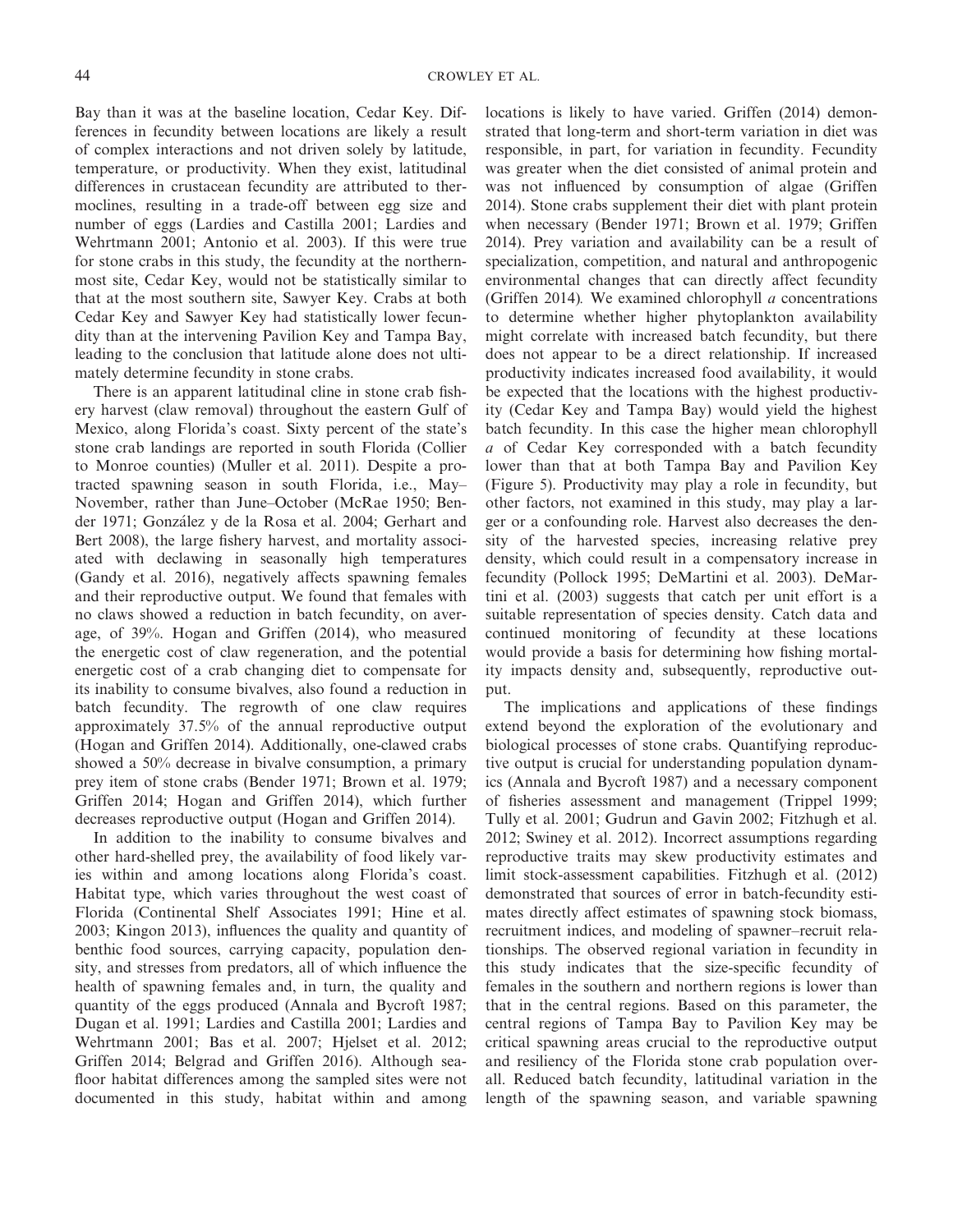biomass may result in fewer eggs in the northern and southern regions of Florida. Consequently, this may decrease larval recruitment locally or in locations that rely on external sources of larvae (Green et al. 2014). While the trajectory and ultimate settlement of stone crab larvae from spawning areas is unknown, the complex nature of tidal currents, wind direction, geostrophic flow, diel vertical migration, and selective tidal stream transport dictates recruitment to nurseries (Criales et al. 2015). Therefore, larval recruitment and subsequently population abundance in one region may be facilitated by spawning in another.

Given the intense harvest and variability in stone crab reproductive potential, both natural and fishery induced, we suggest that further work be dedicated to identifying critical spawning and recruitment areas. Management protection of the reproductive stock and critical recruitment areas may increase resiliency of the stone crab population. Resiliency of the population in times of environmental and harvest fluctuations will ensure that the population can persist and contribute to future landings. To advance our understanding of the variability in reproductive potential and how this variability influences the dynamics of the stone crab population, we must continue to explore the influences of regional ecological processes, fishery practices, stock–recruitment relationships, and larval distribution. The elucidation of these dynamics will allow for a comprehensive look into the stone crab's life history and its response to exploitation and anthropogenic environmental changes, and the development of more effective management of the fishery.

#### **ACKNOWLEDGMENTS**

Funding for this work was derived from commercial licensing and trap tag fees and was provided by the state of Florida to the FWRI–CRP for stone crab fishery monitoring and research. We thank the FWRI–CRP field and laboratory biologists for their commitment to data collection and research. Specifically, Charles Crawford, Ariel Tobin, Rachel Vollemans, and Stephanie Kronstadt. There is no conflict of interest declared in this article.

#### **REFERENCES**

- Akaike, H. 1973. Information theory and an extension of the maxiumum likelihood priniciple. Pages 267–281 *in* B. N. Petrov and F. Csaki, editors. Second international symposium on information theory. Akademiai Kiado, Budapest, Hungary.
- Annala, J. H., and B. L. Bycroft. 1987. Fecundity of the New Zealand red rock lobster, *Jasus edwardsii*. New Zealand Journal of Marine and Freshwater Research 21:591–597.
- Antonio, B., F. A. Miriam, E. Lars, M. Felix, P. Hans-Otto, and A. Wolf. 2003. Reproductive investment in the crab *Cancer setosus* along a latitudinal cline: egg production, embryo losses and embryo ventilation. Marine Ecology Progress Series 251:221–232.
- Bas, C. C., E. D. Spivak, and K. Anger. 2007. Seasonal and interpopulational variability in fecundity, egg size, and elemental composition (CHN) of eggs and larvae in a grapsoid crab, *Chasmagnathus granulatus*. Helgoland Marine Research 61:225–237.
- Belgrad, B. A., and B. D. Griffen. 2016. The influence of diet composition on fitness of the blue crab, *Callinectes sapidus*. PLoS ONE [online serial] 11:e0145481.
- Bender, E. S. 1971. Studies of the life history of the stone crab, *Menippe mercenaria* (Say), in the Cedar Key area. University of Florida, Gainesville.
- Bert, T. M., S. P. Geiger, S. D. Gerhart, and K. J. McCarthy. 2016a. Factors influencing reproductive attributes of stone crabs (*Menippe*) in Tampa Bay, Florida. Journal of Shellfish Research 35:241–257.
- Bert, T. M., S. D. Gerhart, and C. Crawford. 2016b. Reproduction in female stone crabs (genus *Menippe*) from Tampa Bay, Florida: interannual, seasonal, and temperature-related variation. Journal of Shellfish Research 35:519–537.
- Bert, T. M., J. Tilmant, J. Dodrill, and G. E. Davis. 1986. Aspects of the population dynamics and biology of the stone crab (*Menippe mercenaria*) in Everglades and Biscayne national parks as determined by trapping. National Park Service, South Florida Research Center, Everglades National Park, Homestead, Florida.
- Binford, R. 1912. The germ-cells and the process of fertilization in the crab, *Menippe mercenaria*. Journal of Morphology 24:147–201.
- Brown, S. C., S. R. Cassuto, and R. W. Loos. 1979. Biomechanics of chelipeds in some decapod crustaceans. Journal of Zoology 188:143– 159.
- Campbell, A., and D. G. Robinson. 1983. Reproductive potential of three American lobster (*Homarus americanus*) stocks in the Canadian Maritimes. Canadian Journal of Fisheries and Aquatic Sciences 40:1958–1967.
- Cardoso, R. S., and O. Defeo. 2003. Geographical patterns in reproductive biology of the pan-American sandy beach isopod *Excirolana braziliensis*. Marine Biology 143:573–581.
- Cheung, T. 1968. Trans-molt retention of sperm in the female stone crab, *Menippe mercenaria* (Say). Crustaceana 15:117–120.
- Cheung, T. 1969. The environmental and hormonal control of growth and reproduction in the adult female stone crab, *Menippe mercenaria* (Say). Biological Bulletin 136:327–346.
- Choy, S. C. 1985. A rapid method for removing and counting eggs from fresh and preserved decapod crustaceans. Aquaculture 48:369–372.
- Continental Shelf Associates. 1991. Southwest Florida nearshore benthic habitat study, narrative report. U.S. Department of the Interior, Minerals Management Service, Gulf of Mexico OCS Region, OCS Study MMS 89-0080, Final Report, New Orleans, Louisiana.
- Cooper, W. T., L. R. Barbieri, M. D. Murphy, and S. K. Lowerre-Barbieri. 2013. Assessing stock reproductive potential in species with indeterminate fecundity: effects of age truncation and size-dependent reproductive timing. Fisheries Research 138:31–41.
- Criales, M. M., L. M. Cherubin, and J. A. Browder. 2015. Modeling larval transport and settlement of pink shrimp in south Florida: dynamics of behavior and tides. Marine and Coastal Fisheries: Dynamics, Management, and Ecosystem Science [online serial] 7:148–176.
- Darnell, M. Z., D. Rittschof, K. M. Darnell, and R. E. McDowell. 2009. Lifetime reproductive potential of female blue crabs *Callinectes sapidus* in North Carolina, USA. Marine Ecology Progress Series 394:153–163.
- DeMartini, E. E., G. T. DiNardo, and H. A. Williams. 2003. Temporal changes in population density, fecundity, and egg size of the Hawaiian spiny lobster (*Panulirus marginatus*) at Necker Bank, northwestern Hawaiian Islands. U.S. National Marine Fisheries Service Fishery Bulletin 101:22–31.
- Duermit, E., P. R. Kingsley-Smith, and D. H. Wilber. 2015. The consequences of claw removal on stone crabs *Menippe* spp. and the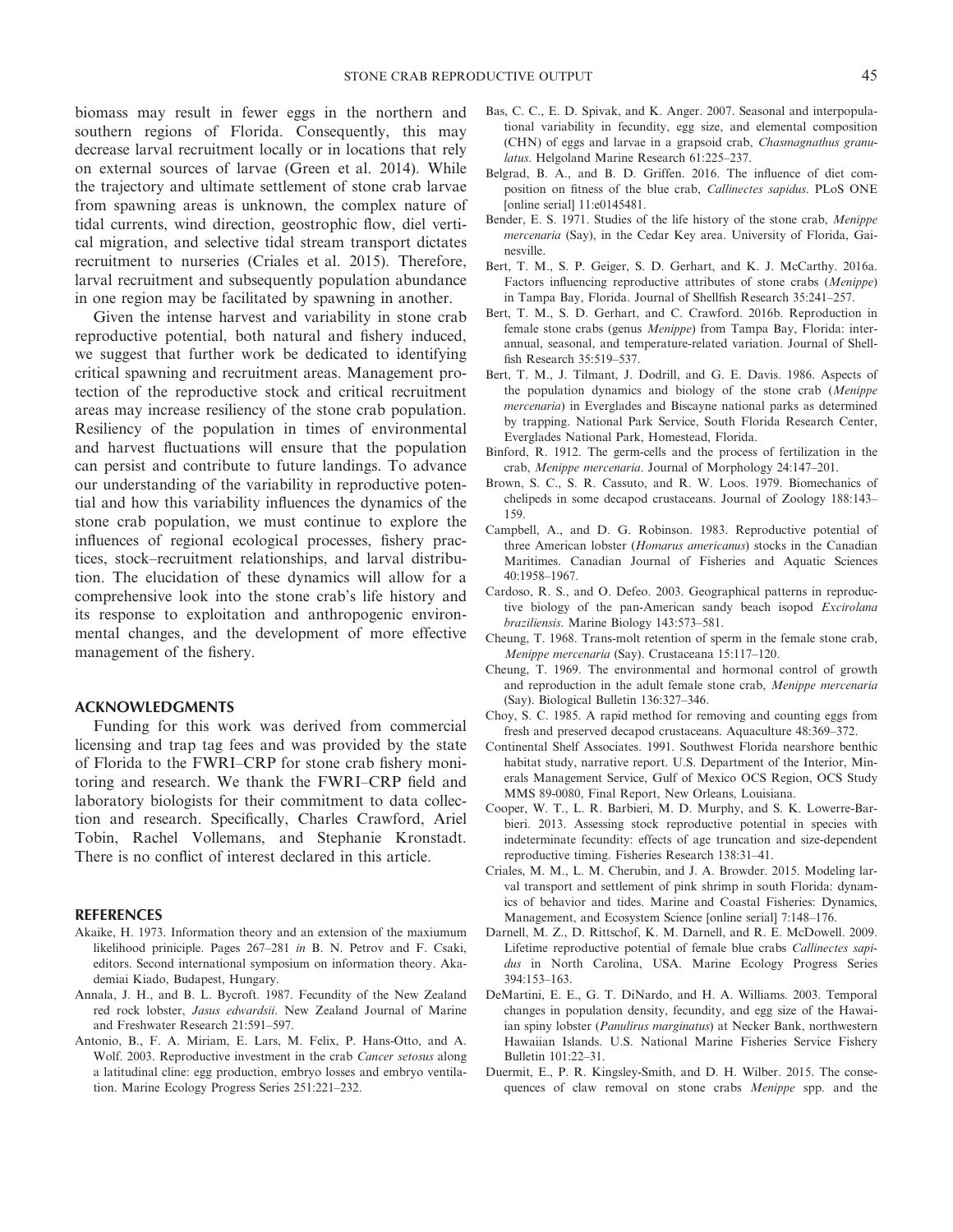ecological and fishery implications. North American Journal of Fisheries Management 35:895–905.

- Duermit, E., V. Shervette, J. David Whitaker, P. Kingsley-Smith, and D. Wilber. 2017. A field assessment of claw removal impacts on the movement and survival of stone crabs *Menippe* spp. Fisheries Research 193:43–50.
- Dugan, J. E., A. M. Wenner, and D. M. Hubbard. 1991. Geographic variation in the reproductive biology of the sand crab *Emerita analoga* (Stimpson) on the California coast. Journal of Experimental Marine Biology and Ecology 150:63–81.
- Fitzhugh, G. R., K. W. Shertzer, G. T. Kellison, and D. M. Wyanski. 2012. Review of size- and age-dependence in batch spawning: implications for stock assessment of fish species exhibiting indeterminate fecundity. U.S. National Marine Fisheries Service Fishery Bulletin 110:413–125.
- Fournier, D. A., H. J. Skaug, J. Ancheta, J. Ianelly, A. Magnusson, M. Maunder, A. Nielsen, and J. Siber. 2012. AD Model Builder: using automatic differentiation for statistical inference of highly parameterized complex nonlinear models. Optimization Methods and Software 27:233–249.
- France, R. L. 1992. Biogeographical variation in size-specific fecundity of the amphipod *Hyalella azteca*. Crustaceana 62:240–248.
- Gandy, R., C. Crowley, D. Chagaris, and C. Crawford. 2016. The effect of temperature on release mortality of declawed *Menippe mercenaria* in the Florida stone crab fishery. Bulletin of Marine Science 92:1–15.
- Gerhart, S. D., and T. M. Bert. 2008. Life-history aspects of stone crabs (genus *Menippe*): size at maturity, growth, and age. Journal of Crustacean Biology 28:252–261.
- Goni, R., A. Quetglas, and O. Renones. 2003. Size at maturity, fecundity and reproductive potential of a protected population of the spiny lobster *Palinurus elephas* (Fabricius, 1787) from the western Mediterranean. Marine Biology 143:583–592.
- Gonzalez y de la Rosa, M. E., D. E. De Anda Fuentes, J. A. Sanchez, E. M. Secae, M. M. Huchin, G. D. Murillow, and M. M. Medina. 2004. La pesquería ribereña del cangrejo moro (Menippe mercenaria) de Campeche e Isla Arena, Mexico. Proceedings of the Gulf and Caribbean Fisheries Institute 55:403–414. (In Spanish.)
- González-Pisani, X., P. Barón, and L. S. López Greco. 2012. Functional anatomy of the female reproductive systems of two spider crabs (Decapoda, Majoidea). Invertebrate Biology 131:61–74.
- Graham, D. J., H. Perry, P. Biesiot, and R. Fulford. 2012. Fecundity and egg diameter of primiparous and multiparous blue crab *Callinectes sapidus* (Brachyura: Portunidae) in Mississippi waters. Journal of Crustacean Biology 32:49–56.
- Green, B. S., C. Gardner, J. D. Hochmuth, and A. Linnane. 2014. Environmental effects on fished lobsters and crabs. Reviews in Fish Biology and Fisheries 24:613–638.
- Griffen, B. D. 2014. Linking individual diet variation and fecundity in an omnivorous marine consumer. Oecologia 174:121–130.
- Gudrun, M., and A. B. Gavin. 2002. Essential relationships incorporating the influence of age, size and condition on variables required for estimation of reproductive potential in Atlantic Cod *Gadus morhua*. Marine Ecology Progress Series 235:235–256.
- Hartnoll, R. G. 1985. Growth, sexual maturity and reproductive output. Pages 101–128 *in* A. Wenner, editor. Crustacean issues 3: factors in adult growth. A. A. Balkema, Boston.
- Hine, A. C., G. R. Brooks, R. A. Davis Jr., D. S. Duncan, S. D. Locker, D. C. Twichell, and G. Gelfenbaum. 2003. The west-central Florida inner shelf and coastal system: a geologic conceptual overview and introduction to the special issue. Marine Geology 200:1–17.
- Hjelset, A. M., E. M. Nilssen, and J. H. Sundet. 2012. Reduced size composition and fecundity related to fishery and invasion history in the introduced red king crab (*Paralithodes camtschaticus*) in Norwegian waters. Fisheries Research 121:73–80.
- Hogan, J. M., and B. Griffen. 2014. The dietary and reproductive consequences of fishery-related claw removal for the stone crab *Menippe* spp. Journal of Shellfish Research 33:795–804.
- Hu, C., B. B. Barnes, B. Murch, and P. Carlson. 2013. Satellite-based virtual buoy system to monitor coastal water quality. Optical Engineering 53:1–10.
- Hurvich, C. M., and C.-L. Tsai. 1989. Regression and time series model selection in small samples. Biometrika 76:297–307.
- Jones, C. M., J. R. McConaugha, P. J. Geer, and M. H. Prager. 1990. Estimates of spawning stock size of blue crab, *Callinectes sapidus*, in Chesapeake Bay, 1986–1987. Bulletin of Marine Science 46:159–169.
- Kingon, K. 2013. Mapping, classification, and spatial variation of hardbottom habitats in the northeastern Gulf of Mexico. Florida State University, Tallahassee.
- Lardies, M., and J. Castilla. 2001. Latitudinal variation in the reproductive biology of the commensal crab *Pinnaxodes chilensis* (Decapoda: Pinnotheridae) along the Chilean coast. Marine Biology 139:1125– 1133.
- Lardies, M. A., and I. S. Wehrtmann. 2001. Latitudinal variation in the reproductive biology of *Betaeus truncatus* (Decapoda: Alpheidae) along the Chilean coast. Ophelia 55:55–67.
- Leaman, B. M. 1991. Reproductive styles and life history variables relative to exploitation and management of *Sebastes* stocks. Environmental Biology of Fishes 30:253–271.
- Mantelatto, F. L. M., and A. Fransozo. 1997. Fecundity of the crab *Callinectes ornatus* Ordway, 1863 (Decapoda, Brachyura, Portunidae) from the Ubatuba region, São Paulo, Brazil. Crustaceana 70:214– 226.
- McRae, E. D. 1950. An ecological study of the xanthid crabs in the Cedar Key area. University of Florida, Gainseville.
- Muller, R. G., D. Chagaris, T. M. Bert, C. Crawford, and R. Gandy. 2011. The 2011 stock assessment update for the stone crab, *Menippe* spp., fishery in Florida. Florida Fish and Wildlife Conservation Commission, St. Petersburg.
- Noe, C. D. 1967. Contribution to the life history of the stone crab, *Menippe mercenaria* Say, with emphasis on the reproductive cycle. University of Miami, Coral Gables, Florida.
- Pereira, M. J., J. O. Branco, M. L. Christoffersen, F. F. Junior, H. A. Fracasso, and T. C. Pinheiro. 2009. Population biology of *Callinectes danae* and *Callinectes sapidus* (Crustacea: Brachyura: Portunidae) in the south-western Atlantic. Journal of the Marine Biological Association of the United Kingdom 87:1341–1351.
- Perry, H., W. Brehm, C. Trigg, and K. Stuck. 1995. Fishery-related morphometric characteristics of *Menippe adina* from the north-central Gulf of Mexico. North American Journal of Fisheries Management 15:639–646.
- Pitt, T. 1975. Changes in abundance and certain biological characteristics of Grand Bank American Plaice, *Hippoglossoides platessoides*. Journal of the Fisheries Board of Canada 32:1383–1398.
- Pollock, D. 1995. Changes in maturation ages and sizes in crustacean and fish populations. South African Journal of Marine Science 15:99–103.
- Porter, H. J. 1960. Zoeal stages of the stone crab, *Menippe mercenaria* Say. Chesapeake Science 1:168–177.
- Ricker, W. E. 1969. Effects of size-selection mortality and sampling bias on estimates of growth, mortality, production, and yield. Journal of the Fisheries Board of Canada 26:479–541.
- Sainte-Marie, B. 1993. Reproductive cycle and fecundity of primiparous and multiparous female snow crab, *Chionoecetes opilio*, in the northwest Gulf of Saint Lawrence. Canadian Journal of Fisheries and Aquatic Sciences 50:2147–2156.
- Savage, T., and J. R. Sullivan. 1978. Growth and claw regeneration of the stone crab, *Menippe mercenaria*. Florida Department of Natural Resources, Marine Research Laboratory, St. Petersburg.